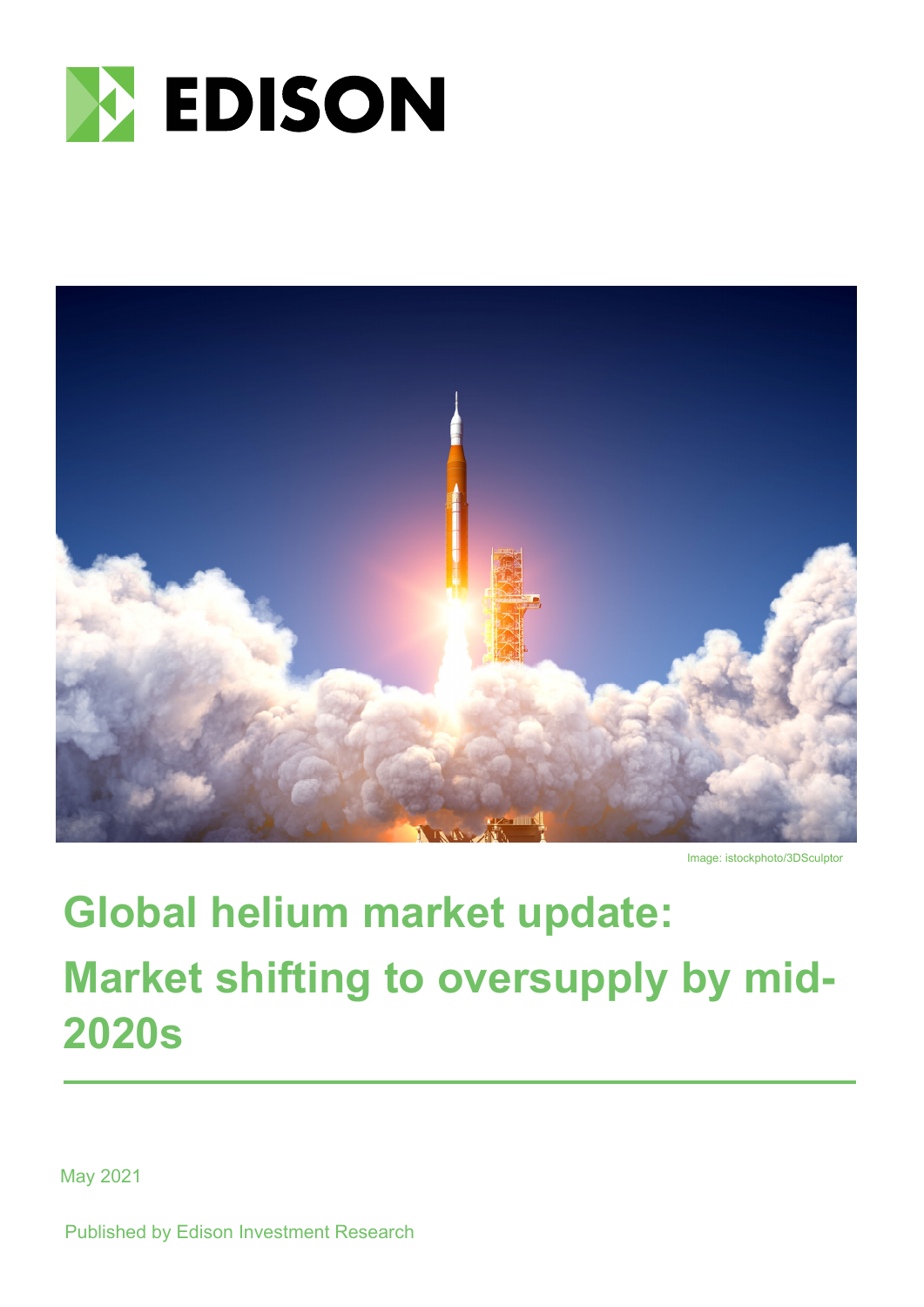

## **Global helium market update**

Market shifting to oversupply by mid-2020s

**5 May 2021 Despite the pandemic weighing heavily on demand, the helium market remains under-supplied in 2021, as it has been since 2018. From 2022, significant additional supply should enter the market from Qatar and Russia which could see the start of a significant loosening of the market. By 2026, these two countries alone could add 3.8bcf/year to global supply, causing >20% oversupply out to 2030, based on 2% pa demand projections. We would expect significant pricing pressure by the mid-2020s unless demand surprises on the upside. For security of supply, it is concerning that by the late 2020s, 75% of global helium supply will come from Qatar, Russia and Algeria (up from 50% in 2020). Some customers may be willing to pay a premium to secure supply of helium from outside of these three countries.**

### **COVID-19 accelerates helium market balancing**

We estimate that global helium demand was down 10% in 2020 due to the impact of the ongoing pandemic. In 2021, we believe demand will rebound to recoup half of the reduction seen in 2020. As a result of this and based on our bottom-up helium supply model, we estimate the global helium market remains tightly balanced during 2021 (4% undersupply), as it has done since 2018. If it were not for the pandemic, and instead demand had stayed flat at 2019 levels (6.2bcf), we estimate there would have been 13% undersupply in 2020 (rather than 3% undersupply) and 9% in 2021.

### **Significant oversupply likely from mid-2020s**

During 2022, significant supply should come online from the start-up of megagas/liquefied natural gas (LNG) projects in Qatar (Ras Laffan) and Russia (Amur), which could see the start of a significant loosening of the market, even as demand accelerates above 2019 levels. By 2026, these two countries alone should add 3.8bcf/year to global supply (resulting in global supply of 9.2bcf), and the market could experience nearly 30% oversupply (in 2026), based on our base case 2% pa demand scenario. The significant oversupply persists into 2030, where it would still be above 20%. Demand would need to grow above 4% pa for the oversupply to be more manageable. Otherwise, we expect significant pricing pressure by the mid-2020s. However, due to concerns over security of supply, with 75% of global helium coming from Qatar, Russia and Algeria from 2027, some customers may be willing to pay a premium to secure helium from outside of these three countries.

### **Climate targets will have a profound impact**

From 2030, due to global net zero carbon targets (by 2050) and in order to limit global warming to 1.5 degrees, the market dynamics will shift profoundly. Very little or no new natural gas production will be required and as currently >95% of helium is produced as a by-product of gas or LNG production, substantial new helium production forms will be required outside of traditional methods; otherwise, a winddown of traditional gas fields (by 2050) will destroy the supply. We see significant opportunity for pure-play helium producers during this period.

**Companies in this report** Air Liquide Air Products Arizona Energy Partners Blue Star Helium Desert Mountain Energy **ExxonMobil** Gazprom Helium One Irkutsk Oil Kinder Morgan Linde Matheson Tri-Gas NASCO Energie & Rohstoff AG Noble Helium North American Helium Praxair Qatar Petroleum **Qatargas** Renergen\* Royal Helium Sonatrach Petroleum Corporation Taiyo Nippon Sanso Corporation Tumbleweed Midstream Uniper \*Edison client

#### **Report summary**

Helium is a vital element in the manufacture of MRIs and semiconductors, as well as being critical for space exploration, rocketry and highlevel science. We assess the supply/demand picture for helium, examining key supply sources in the US, Qatar and Russia and globally. We also include some information on pricing and helium reserves, although data is limited.

#### **Analyst**

James Magness +44 (0) 20 3077 5700

oilandgas@edisongroup.com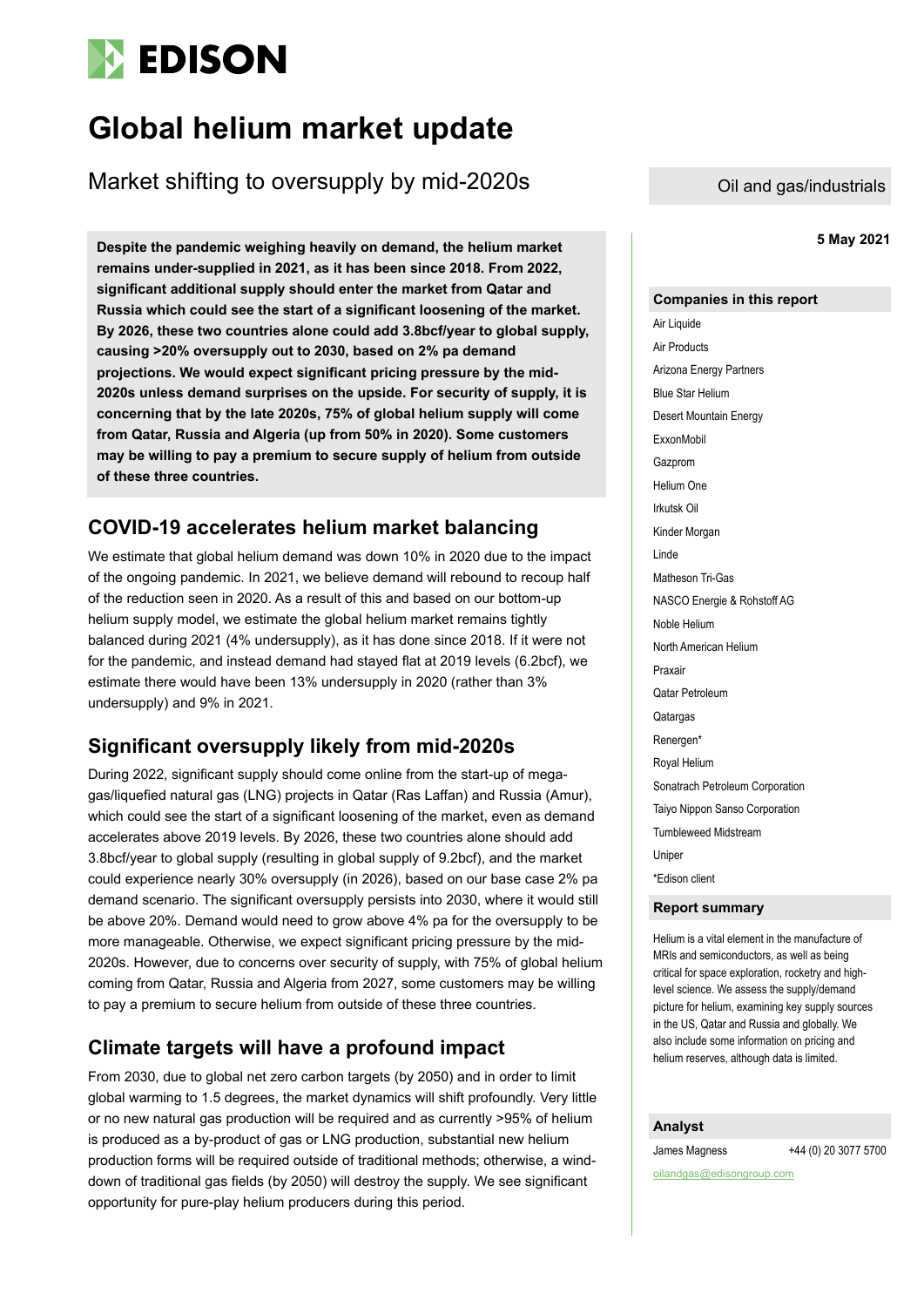

### **Key findings**

### **COVID-19 accelerates helium market balancing; expect price support into 2022**

We estimate that global helium demand was down 10% in 2020 due to the impact of the ongoing pandemic. Party balloons, which account for up to 10% of global helium demand (15% in the United States), will have been massively affected due to national lockdowns. Most other segments are linked to the global economy, so will also be significantly affected, although there are pockets of robust growth in areas such as semi-conductors and aerospace. In 2021, we believe demand will rebound to recoup half of the reduction seen in 2020. As a result of this and based on our bottomup helium supply model, we estimate the global helium market will remain tightly balanced during 2021 (4% undersupply), as it has been since 2018 (see Exhibit 2). If it were not for the pandemic, and instead demand had stayed flat at 2019 levels (6.2bcf), we estimate there would have been 13% undersupply in 2020 (an increase from 10% undersupply in 2019), rather than 3% undersupply, and 9% in 2021 (rather than 4% undersupply). This excludes withdrawals from private helium reserves at the Bureau of Land Management (BLM) storage facility, which are typically used to better balance the market. We note that data on global helium supply/demand and prices are not widely disclosed, which creates uncertainty around exact estimates.

Based on limited data from public auctions for strategic reserves in the United States and other anecdotal evidence, prices have been increasing from 2017 as the market moved into undersupply. BLM auction prices increased by [1](#page-2-0)1% in 2018 (to  $$119/mcf$ <sup>1</sup> and then by 135% in 2019 (to \$280/mcf) as Air Products won all 12 lots (equating to 210mmcf) in the final auction. Only three of the over 10 chemical companies competing at the auction were willing to bid above \$130/mcf, indicating that, due to increasing scarcity, the prices may be distorted above a going market rate. Anecdotally, we have seen that for some consumers prices continued to increase into 2020. We believe this is the last leg up for this cycle, and that balanced supply-demand suggests current prices will be supported into 2022. During 2022, significant supply should come online from the start-up of mega-gas/liquefied natural gas (LNG) projects in Qatar and Russia, which could see the start of a significant loosening of the market, even as demand accelerates above 2019 levels.



**Exhibit 1: Estimated global supply/demand forecast (bcf)**

<span id="page-2-0"></span><sup>1</sup> Penultimate BLM auction for volumes delivered in FY18 (1 October 2017 to 30 September 2018).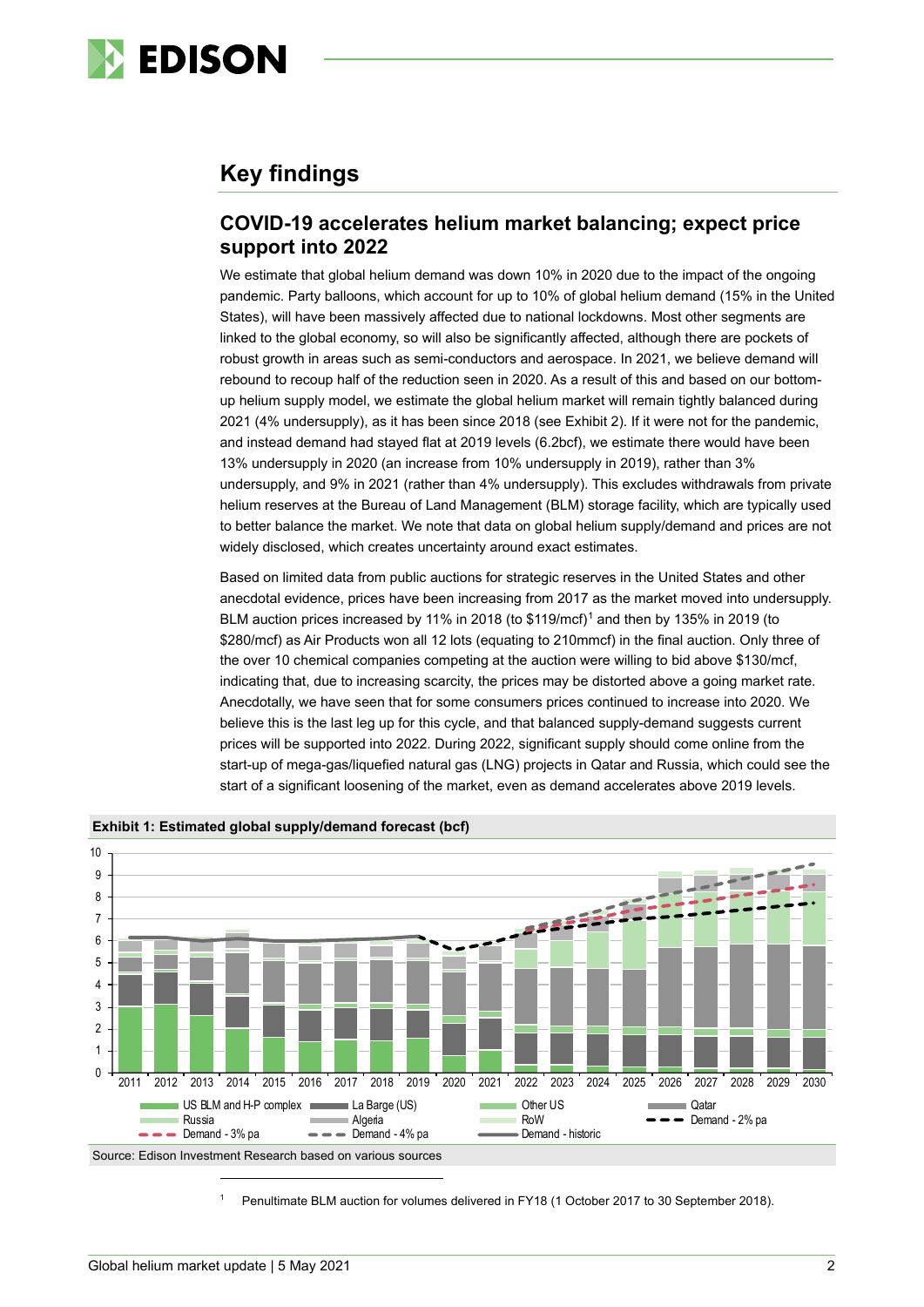

### **A flood of large projects means significant oversupply likely from mid-2020s**

We estimate new phases to mega-projects in Russia and Qatar should start ramping up from 2022. Gazprom updated the market in December that Amur is progressing well, and the final phase should start production by end-2024 (sooner than its previous guidance of 2025). Qatar Petroleum has announced that it will add a fourth helium plant to the Ras Laffan (RL) facility (RL 4), which adds another 1.2bcf/year by 2028 (above our previous [projections,](https://www.edisongroup.com/wp-content/uploads/2019/02/HeliumMacroUpdate2019.pdf) published in February 2019). By 2026, these two countries alone should add 3.8bcf/year to global supply (of which 3.5bcf/year is from the two mega projects), and the market could experience nearly 30% oversupply, based on our base case 2% pa demand scenario (see demand section for definition). RL 4 (1.2bcf/year by 2028) along with incremental new production in Russia and Algeria (0.8bcf/year in aggregate) are the main reasons that the market swings from being tightly supplied (as per our previously published view) to being significantly oversupplied. We discuss, in more detail, the key differences between our new and previous projections in the Global supply section. The significant oversupply persists into 2030 (still above 20% oversupply). We would expect significant pricing pressure by the mid-2020s unless demand surprises on the upside. Due to very limited historical pricing data, we do not offer price projections; however, we note that BLM conservation (private sector) prices were at least 30–70% lower during the last period of oversupply in 2013–14 (which was not as severe as the projected oversupply from 2026).



**Exhibit 2: Global helium surplus/(deficit) (LHS, bcf) versus % surplus/(deficit) (RHS)**

Source: Edison Investment Research based on various sources. Note \* Excluding changes in private storage (from supply).

Demand would need to grow in line with our 4% pa demand scenario (see demand section for definition), which is not inconceivable given strong Asian market growth potential particularly in semi-conductors, for the oversupply to be more manageable. Under this scenario, the market would see looseness over 2026–28, peaking at 13%, before tightening again in 2029–30. Our projections do not factor in the possibility of rebuilding private storage levels at the BLM reservoir, which could decrease oversupply by up to 3 percentage points (assuming all volumes from the Hugoton-Panhandle (H-P) complex are stored).

For security of supply, it is concerning that from 2027, 75% of global helium supply will come from Qatar, Russia and Algeria (up from 50% in 2020). While helium production is at two separate locations in Algeria, it is at one location in each of Qatar and Russia. During 2017, multiple Arab states closed their borders to Qatar, disrupting helium production and transportation for several weeks, affecting 30% of global supply, until alternative supply routes were established. This Saudiled embargo was lifted in early 2021. More recently, the temporary blocking of the Suez Canal (in March) due to a huge container ship running aground highlights issues. Russia is the biggest unknown; its Amur facility, which should come online over four stages from 2022, will see its share rise from 2% today to more than 25% from 2025. Disruption to Qatari or Russian supply sources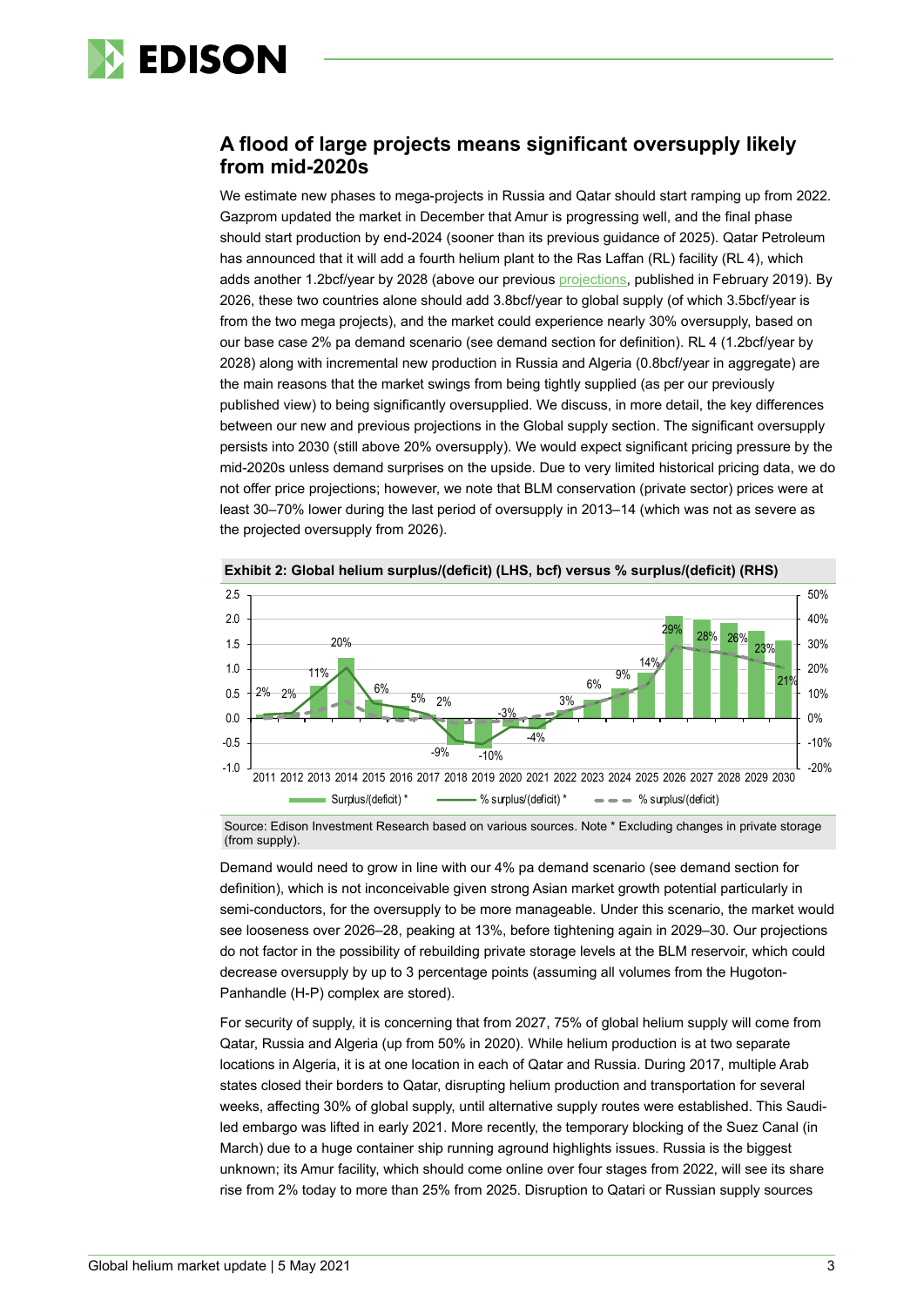

could see a period of market tightness even under our 2% pa demand growth profile; thus, we believe that some industrial gas companies might be prepared to pay a premium to secure supply of helium from outside of these three countries. As a recent example, in March, South African helium producer Renergen signed a 10-year take or pay (conditional) contract for substantial volumes from its phase 2 helium production, which is scheduled to commence in 2024.

### **Climate targets will have a profound impact on the helium market post-2030**

Under all our supply-demand scenarios, oversupply peaks in the mid-2020s. From 2030, due to global net zero carbon targets (by 2050) and in order to limit global warming to 1.5 degrees, the market dynamics will shift profoundly. Very little or no new natural gas production will be required (with existing production left to decline) and as currently >95% of helium is produced as a byproduct of gas or LNG production, substantial new helium production forms will be required outside of traditional methods; otherwise, a wind-down of traditional gas fields (by 2050) will destroy the supply. There is a need for helium-focused producers, where the primary economic driver is not methane extraction, to emerge in the coming years to replace existing supply. There are favourable helium resources in the United States, Canada, South Africa and Tanzania, with helium-rich gas deposits of up to 10% helium. Helium-focused companies operating in these geographies include:

- **United States:** Blue Star Helium, Desert Mountain Energy, Tumbleweed Midstream
- **Canada:** North American Helium, Royal Helium
- **South Africa:** Renergen
- **Tanzania:** Helium One, Noble Helium

Some of these companies expect commercial production to start ramping up in the 2020s, with massive growth potential into the 2030s.

### **Global supply**

Global supply of helium is difficult to estimate and reporting of production data is non-existent, primarily because it is immaterial to the large O&G (eg Exxon) or chemical (eg Linde, Air Products) companies that own the helium extraction plants. The USGS compiles some data, providing some useful information for US production; however, we believe its international data (by country) in some cases understates production. We have built a bottom-up supply model by patching together existing and planned production capacity data from numerous sources, and adjusting for factors such as gas field depletion, factory capacity under-utilisation or the impact of COVID-19 on LNG production.

Nearly all (>95%) global helium supply depends on liquefaction plants in seven locations across the United States, Qatar and Algeria. The United States is the major producer, with almost 50% of global production in 2020 (c 2.8bcf); however, its share has decreased from 75% in 2011 and should further decrease to not much above 20% over the next decade. This is due to depletion in some of its key locations (BLM and H-P complex) and the emergence of new production capacity in Russia and Qatar and other locations (such as Canada and South Africa).

Historically, the bulk of US production was related to the BLM, which manages the world's largest helium reserve, and the connected H-P complex, which together accounted for two-thirds of US production in 2011. Since then, production from these sources has diminished considerably, due to natural depletion in H-P and a decision by the US government to sell-down the strategic BLM reserve.[2](#page-4-0) They accounted for under one-third of US production in 2020 and should almost entirely disappear by 2030. In recent years, this has caused tightness in the global helium market, but

<span id="page-4-0"></span>As mandated by the US Helium Stewardship Act of 2013.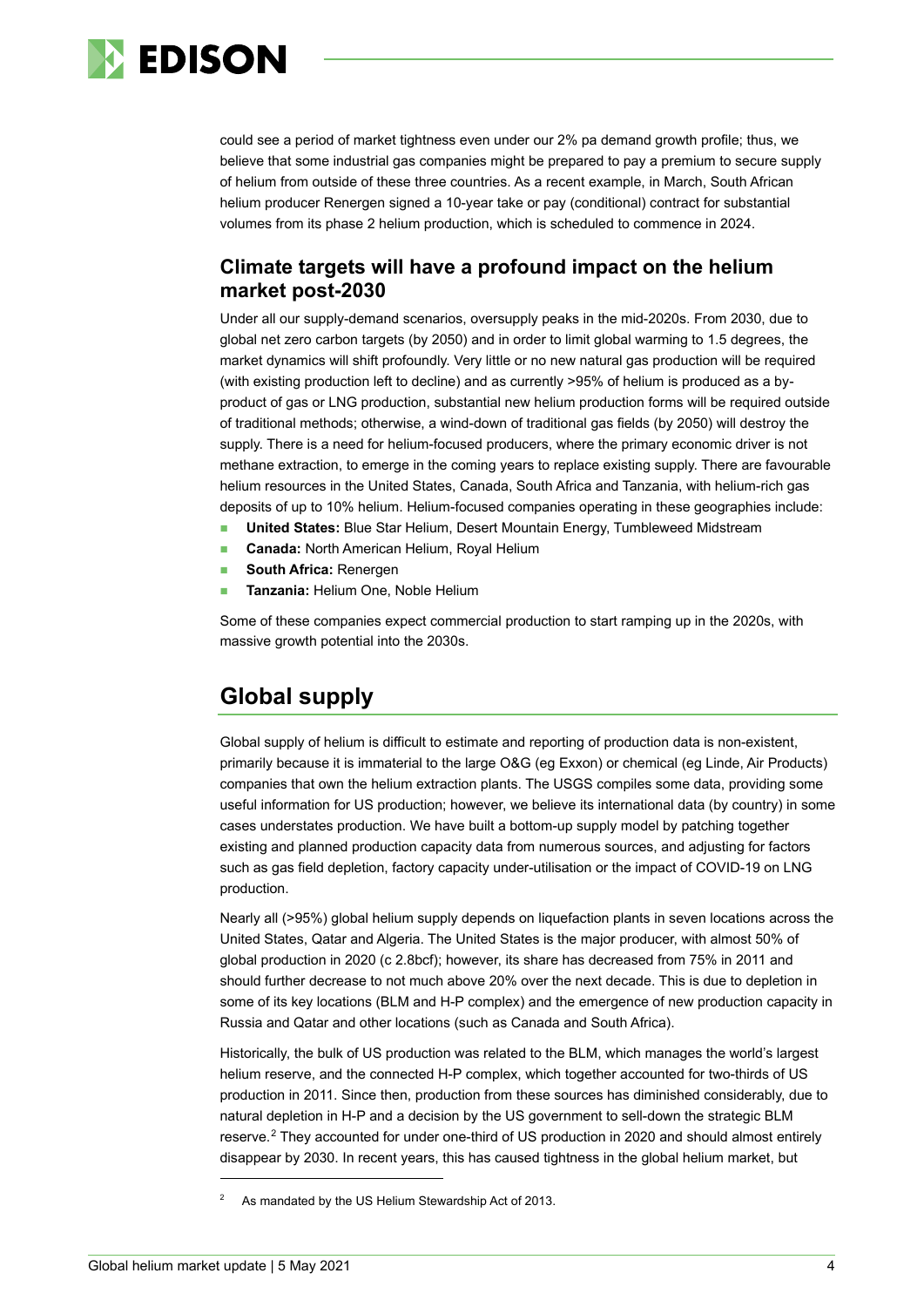

supply-demand dynamics are now shifting. Significant new supply is expected in Russia (from later this year) and Qatar, adding combined new annual production of 3.7bcf by 2027. Meanwhile, unprecedented demand destruction caused by the ongoing global pandemic has provided some relief to the market.





Source: Edison Investment Research based on various sources

Our supply model is sensitive to delays or changes to Russia's mega-project in Amur or Qatar's RL Helium 3 and 4, and to disruption of existing supply. For example, maintenance at La Barge (US) in summer 2019 removed 20% of global supply for five weeks when the market was arguably at its tightest. Also, during 2017, multiple Arab states closed their borders to Qatar, disrupting helium production and transportation for several weeks, affecting 30% of global supply, until alternative supply routes were established. This Saudi-led embargo was lifted in early 2021. More recently, the temporary blocking of the Suez Canal (in March) due to a huge container ship running aground highlights issues. For security of supply, it is concerning that from 2027, 75% of global helium supply will come from Qatar, Russia and Algeria (up from 50% in 2020).

Our new supply projections are 2.0bcf/year higher (by 2027) than our previously published projections (in February 2019). The key changes are due to:

- A fourth helium plant will be added to the RL natural gas project. We assume it starts up by 2026 and ramps up to full capacity of 1.2bcf/year by 2028. This is the most significant incremental change.
- New information from Qatar Petroleum suggests RL Helium 1 and RL Helium 2 are operating 0.2bcf/year (in aggregate) above their nameplate capacities, whereas we were previously estimating they were operating 0.4bcf/year below capacity based on information provided by USGS.
- Based on a recent update from Gazprom, which indicated that Amur is ahead of schedule, we estimate Amur 3 will start-up during 2025 and be at full capacity in 2026. This compares to our previous estimate of start up during 2027 (at half capacity). Our estimates for Amur 3 are now 0.36bcf higher.
- A new helium production facility at Yaraktinsky is included in our latest projections. We estimate it starts up in 2022 and is operating at 0.27bcf/year by 2023.
- Additional feedstock due to an expansion of LNG facilities at Arzew unlocking underutilised helium production capacity. We assume the feedstock becomes available during 2021, ramping to 0.2bcf/year by 2022.
- Our new estimates are 0.3bcf lower for Canada. More than half of this difference is due to more recent information suggesting production at Battle Creek is lower than we were previously estimating (50mmcf/year vs 200mmcf/year previously). The remaining difference is due to revising down other production estimates and removal of the Medicine Hat project from our forecasts due to a lack of visibility.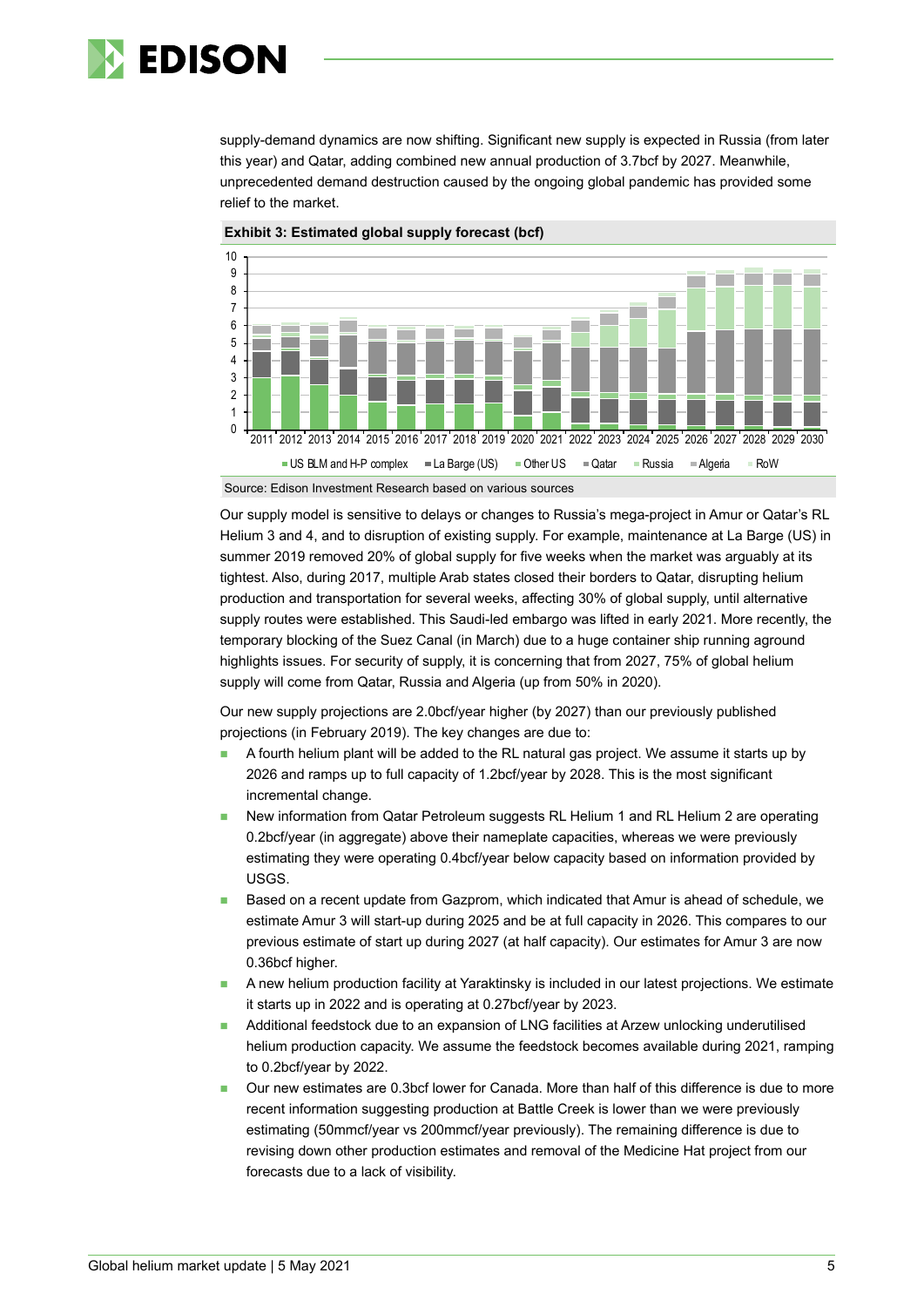

Most (>95) of the new helium supply continues to be as a by-product of gas or LNG production. If globally we are to achieve net zero carbon by 2050 and limit global warming to 1.5 degrees, then little new natural gas production capacity is required, such that as we approach 2030 we should see a significantly decreasing number of new projects sanctions and existing projects left to decline. This causes complications for helium supply post-2030. There is a need for helium-focused producers, where the primary economic driver is not methane extraction, to emerge in the coming years to replace existing supply. There are favourable helium resources in the United States, Canada, South Africa and Tanzania, with helium-rich gas deposits of up to 10% helium. Heliumfocused companies operating in these geographies include:.

- **United States:** Blue Star Helium, Desert Mountain Energy, Tumbleweed Midstream
- **Canada:** North American Helium, Royal Helium
- **South Africa:** Renergen
- **Tanzania: Helium One, Noble Helium**

Some of these companies expect commercial production to start ramping up in the 2020s, with massive growth potential into the 2030s.

### **Key supply sources**

Our research of major production facilities in the United States indicates little new (guaranteed) supply will start in the coming years to replace declines elsewhere in BLM and the H-P complex. Qatar, Russia and Algeria are likely to see large helium production increases, although risks of continued delays are significant. We review the major projects below.

### **United States**

The United States has been the key source for helium for decades. However, the depletion of the strategic reserve and the H-P complex together with the new supply from Qatar has lessened its role.



Source: Edison Investment Research based on various sources

#### **BLM**

We estimate annual helium supply from strategic reserves and private storage (see chart below) from changes in year-end reserves balances reported by BLM. Where appropriate, we adjust our annual supply estimate from private storage, so that our total annual BLM supply agrees with the figure reported by USGS; adjustments are only minor.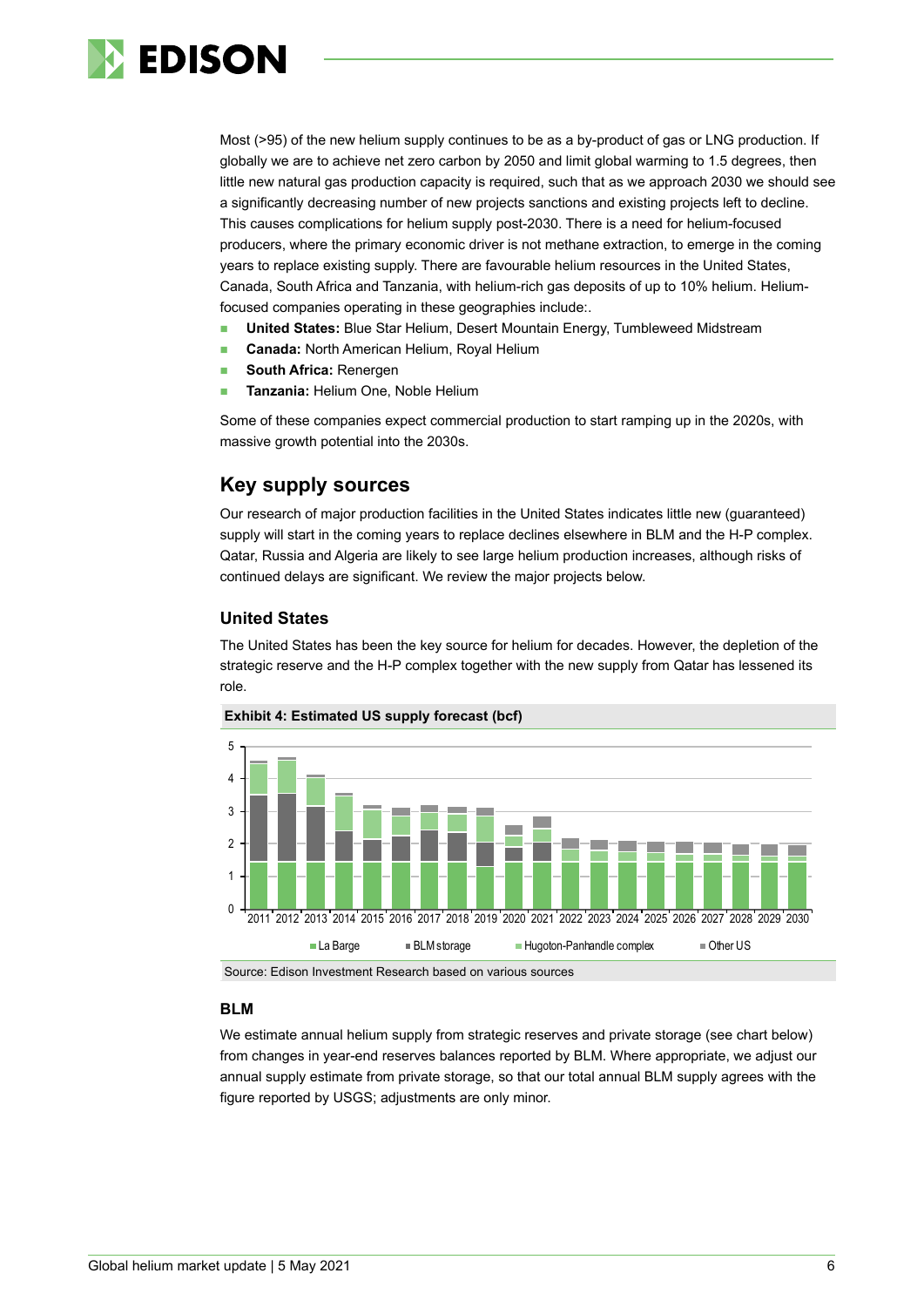

**Exhibit 5: Estimated BLM helium supply (bcf)**



Source: Edison Investment Research based on various sources

BLM is the only large-scale helium storage facility in the world. Its storage comprises the strategic US government reserves and private storage.

- **Strategic reserves:** pre-1996, US Congress mandated that the federal government keep a reserve of helium. The strategic reserves were maintained above 30bcf in the 1990s, however, in 1996, US Congress moved to privatise the federal helium program by passing the Helium Privatization Act, requiring government to sell off its helium reserves using a rigid price formula to repay the debt accrued from a large helium buy-up in the 1960s. From 2002, there was significant reduction in the strategic reserves, from 29bcf at the start of 2003 to around 2.5bcf by end-2020. Until the end-2017, the annual rate of sell-off of strategic reserves was 1–2.5bcf, equating to roughly 20–40% of global demand (at a market size of 6bcf). Over the last three years as the reserves are almost depleted, under 0.5bcf has been sold, mostly through annual auctions. This has caused significant tightness in the global market in the absence of any significant new supply coming online.
- **Private storage:** privately owned helium produced from the connected H-P complex can be stored in the BLM reservoir system. There were reserves of 1.6bcf at the start of 2003 and close to 2.5bcf by end-2020, with a range of 0.7bcf to 3.4bcf, based on end of year data points. Private helium stored at BLM has helped to balance the market: typically, there have been drawdowns during periods of undersupply (2018–19) and there have been stock builds during periods of oversupply (2013–16).

According to the Helium Stewardship Act 2013, the BLM must privatise its remaining helium assets by 30 September 2021. We assume a strategic reserve and private storage drawdown of 300mmcf each in 2021, which helps balance the market as demand growth returns, due to the worst of the coronavirus pandemic being behind us. From 2022, we assume no further drawdowns from BLM as the market becomes increasingly looser. We do not go as far as modelling an increase in private inventories; however, we note that even if we assume all volumes from the H-P complex are put into storage, there would not be a significant reduction to the expected supply surplus: it would peak in 2025 at 30% compared to 34% (without a private storage build). See the pricing section below for more detail on these sensitivities.

#### **Hugoton-Panhandle complex**

The H-P complex comprises Hugoton, one of the largest gas fields in the United States, Pandhandle West and some small fields (including Panoma, Keyes and Greenwood), spread across Kansas, Oklahoma and Texas. The complex is connected via pipelines to a series of helium extraction plants and the BLM storage reservoir. The fields have a high helium concentration (0.3– 1.9%) and have been a substantial contributor to helium supply in the United States for many years; however, according to natural gas production data for the main Hugoton field (source Kansas Geological Survey), it is declining by an average of 6% pa (based on 10 years production data).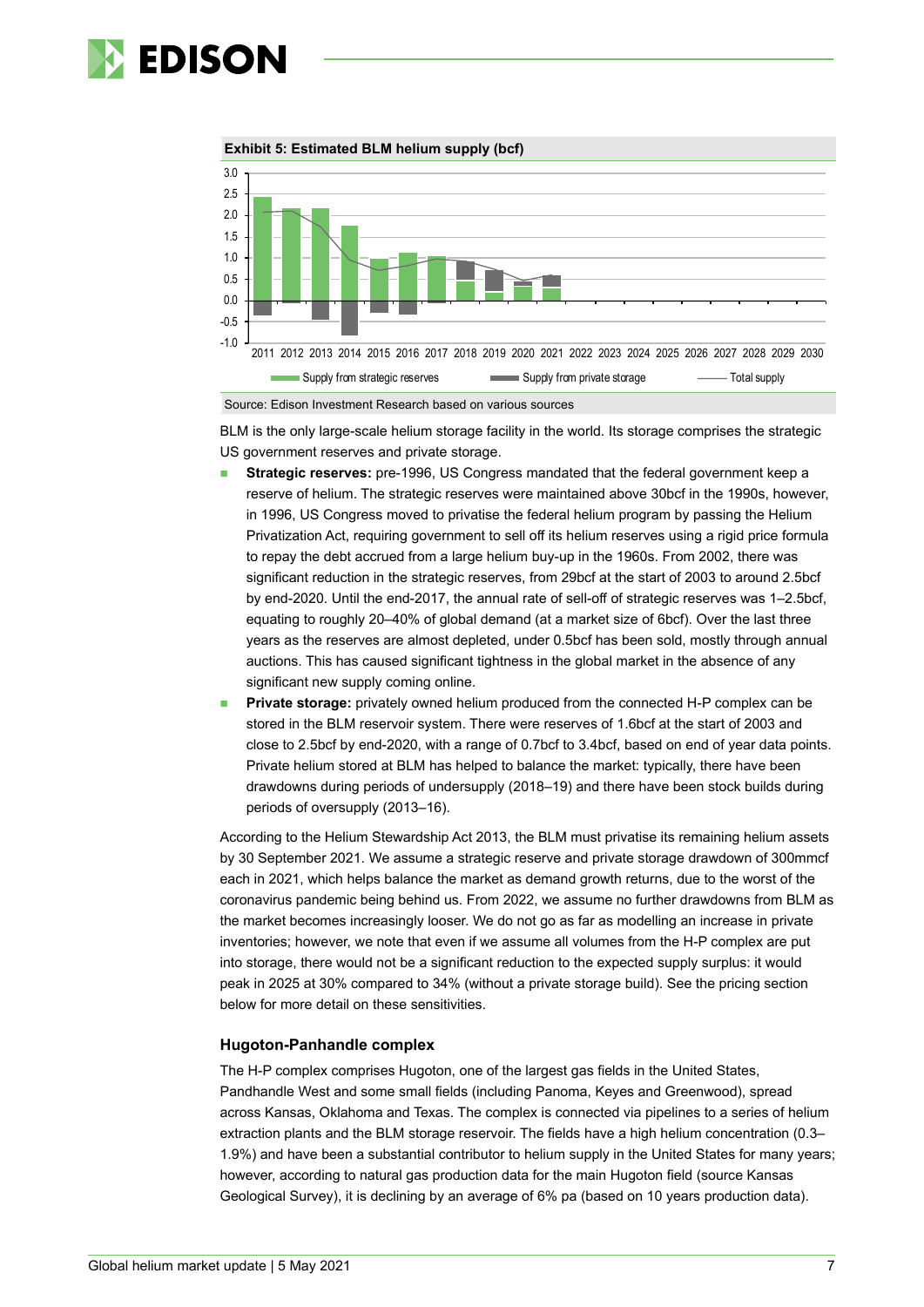

We estimate historic helium production from the H-P complex, by adopting the USGS figures for helium extracted from natural gas (for the US) and subtracting estimated helium production from La Barge (which we assume is stable) and other US fields (which are relatively small and stable). We use these estimates and Hugoton field natural gas production data to calculate implied annual percentage of helium concentrations (see chart below).





Source: Edison Investment Research based on various sources

The trend line suggests concentrations are declining from above 0.8% in 2011 to 0.6% in 2021 and extrapolates to 0.4% by 2030. This suggests recoverable helium concentrations may be falling as field pressures decline. Variability in the historic implied percentage of helium around the trend line could be due to a combination of our assumptions on production for La Barge and other US fields; only having data for the Hugoton field (although it accounts for a vast majority of production in the H-P complex); and inaccuracies in the USGS data. The anomaly in 2019 may be due to us overestimating the impact of the closure of the Shute Creek helium plant during summer 2019.

In our forecasts we assume helium concentrations shown in the trend line (ie decline to 0.4% by 2030) and apply this to field production data for Hugoton with a 6% annual decline rate applied.



**Exhibit 7: Estimated H-P complex helium production (bcf)**

Source: Edison Investment Research based on various sources

#### **La Barge field**

La Barge is a large natural gas field in Wyoming with high concentrations of  $CO<sub>2</sub>$  and a relatively high concentration of helium ( $0.6\%$ ). The field economics rely on the efficacy of the CO<sub>2</sub> in enhancing oil production in surrounding oil fields as La Barge is only 21% methane and is  $65\%$  CO<sub>2</sub> (and 5% hydrogen sulphide and 0.6% helium). It feeds the Shute Creek facility, which separates out the gases, reinjecting the hydrogen sulphide (and some  $CO<sub>2</sub>$ ) into the reservoir, liquefying the helium and piping the rest of the  $CO<sub>2</sub>$  to surrounding fields in Wyoming and Colorado. The facility,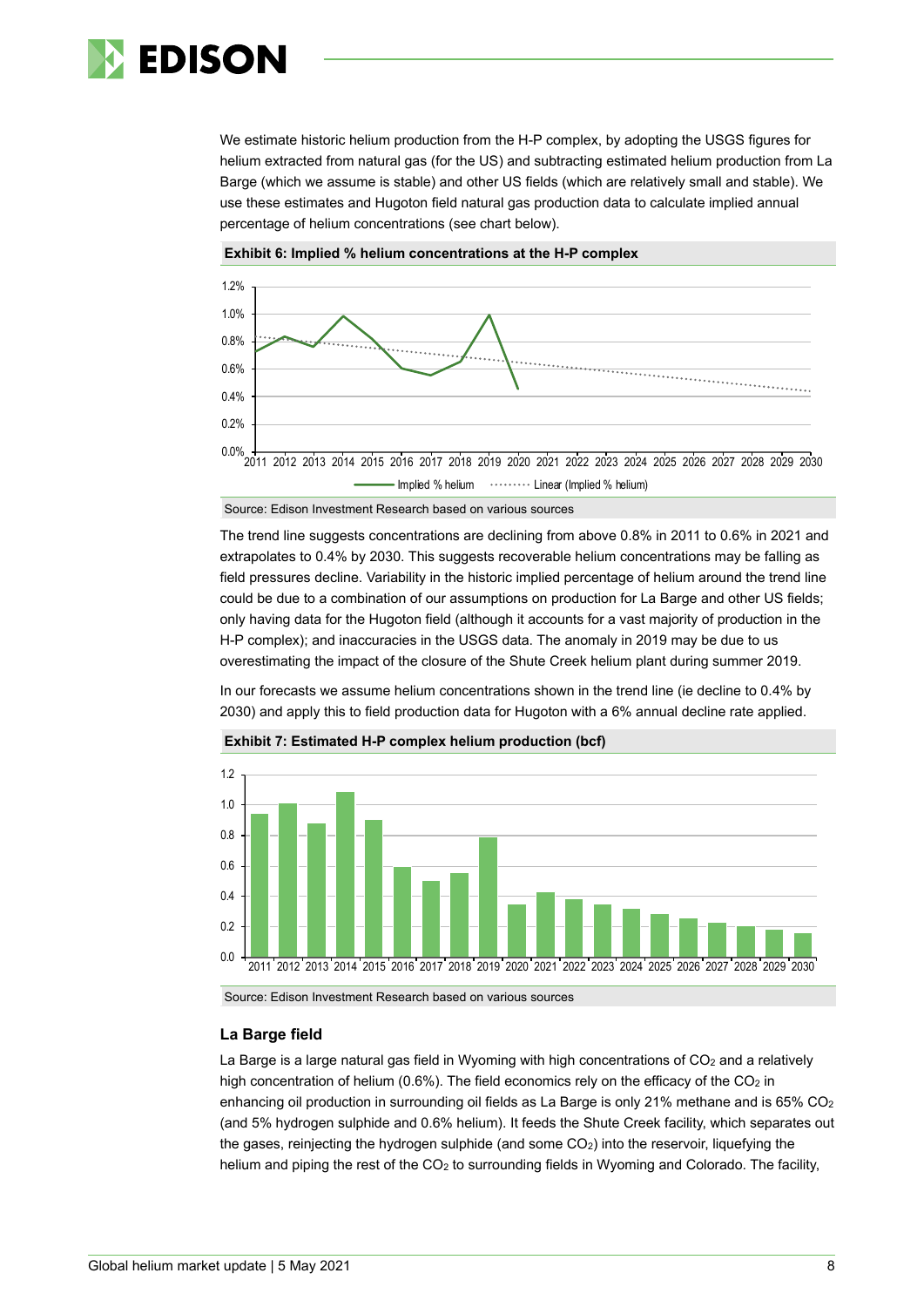

owned by ExxonMobil, has a helium production capacity of 4mmcf/d, or 1.46bcf/year, making it a substantial contributor to global demand (>20%).

According to Exxon, all the gas was contracted for sale since the start of operations in 1986, but long-term sales averaged only half capacity for much of this time, as the CO<sub>2</sub> enhanced recovery market did not develop as fast as anticipated, partially as a result of the distance to the fields. Higher oil prices from the 2000s onwards made project economics more attractive. We have estimated the facility continues to produce at its capacity over the forecast period, as we do not believe there will be any declines in the availability of gas for processing.





New helium sources (outside of natural gas production) are being developed in the Southwestern US, especially in the Four Corners area (where the States of Utah, Colorado, New Mexico and Arizona meet), where concentrations of helium in natural gas range up to 10% (0.3% is generally considered to be of commercial interest). There are a number of companies, including pure-play helium start-ups, seeking to exploit this potential.

**Dineh-bi-Keyah (DBK) expansion**. NASCO Energie & Rohstoff AG, a German-listed player, has completed the expansion of its DBK facility in Arizona. We assume production increases from 70mmcf/year in 2013 to around 150mmcf/year in 2019.

**Doe Canyon**. Air Products started a 230mmcf/year capacity helium separation plant from CO2 feed gas at Kinder Morgan's Doe Canyon plant in 2015, but we estimate production had declined to 140mmcf/year within a couple of years, due to lack of demand for the CO2 feed gas. We expect the plant will continue to produce at this rate during the forecast period, although a sharp increase in oil prices could motivate greater CO2 output (used in enhanced oil recovery) and therefore increased helium extraction.

**Ladder Creek.** Tumbleweed Midstream has secured long-term feedstock agreements (announced in June 2020) that have quadrupled production at its Ladder Creek helium plant. We assume it increases production from 16mmcf/year in 2019 to 65mmcf/year from 2021 onwards.

**Desert Mountain Energy**, an exploration start-up in the Holbrook basin, Arizona, is planning to commercialise the area and ultimately set up a helium production facility with capacity of 275mmcf/year. Due to a lack of clarity on timing, we do not include this in our supply projections.

**Arizona Energy Partners**, an affiliate of PetroSun, is planning to commercialise the Conch Dome area of the Holbrook basin and ultimately set up a helium production facility with capacity of 240mmcf/year. Due to a lack of clarity on timing, we do not include this in our supply projections.

Source: Edison Investment Research based on various sources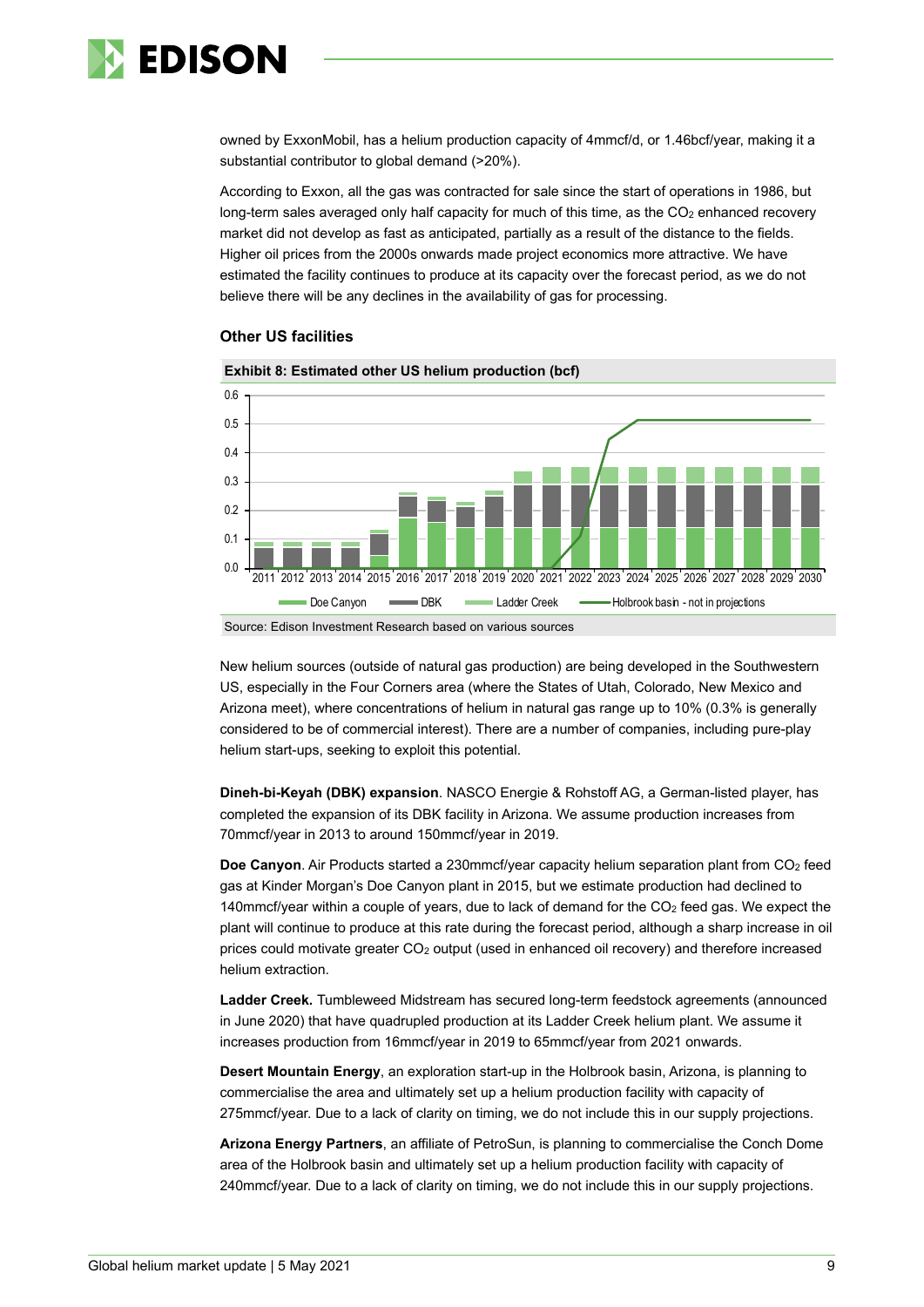

### **Worldwide projects**

#### **Qatar**





The start of the RL Helium 1 and 2 projects had a major impact on helium supply and contributed to a surplus in 2014–16 (after the shortage of 2012), following the start-up of RL Helium II in 2013. Although there is limited public information, in what appears to be a one-off, Qatar Petroleum published its annual helium production data in its Annual Review 2018 (AR 2018), stating production was 1.9bcf in 2017 and 2.0bcf in 2018, which is notably above the 1.5bcf for 2017 and 2018 that USGS adopts for Qatar in its annual Mineral Summaries. We note that AR 2018 stated that combined capacity from RL Helium 1 and 2 is now 2.2bcf/year (combined), which implies production can be optimised up to 200mmcf/year above the nameplate capacities of the two plants (of 2.0bcf/year, combined). We have gradually increased our projections for RL Helium 1 and RL Helium 2 to fully reflect this increased potential by 2022 (when we will hopefully be past the ongoing coronavirus pandemic).

RL Helium 3 was originally set to start production in 2018 with a capacity of 400mmcf/year; however, we have not seen any recent updates on progress. Moreover, there was no mention in Qatar Petroleum's AR 2018, which gave an update on the helium plant at the North Field East project, and there is nothing whatsoever on helium in AR 2019. We assume that the plant's start-up has been further delayed due to pandemic and estimate that production commences in H221, ramping up to full capacity during 2023.

On 8 February 2021, Qatar Petroleum announced it has sanctioned the North Field East (NFE) project, which is a 30% expansion to its massive North Field and the world's largest LNG project.[3](#page-10-0) Four new LNG liquefaction trains will be installed at the Ras Laffan Qatargas LNG plant. It is expected to start production in Q425. In its AR 2018, Qatar Petroleum stated there would be a new fourth helium plant at RL as part of the NFE project, with a planned production of 20 tons per day of pure helium (equating to 1,450mmcf/year); however, there is no update on the helium plant in the recent announcement. An article from an engineering staffing provider<sup>[4](#page-10-1)</sup> dated February 2020, which gives an overview of the NFE project, suggests production will be 16 tons per day, equating to 1,200mmcf/year, which we have adopted in our projections as we assume it reflects updated plans.

Evidence we have seen suggests that Qatar's LNG exports have not been significantly affected by the pandemic, as reduced demand from Europe has been offset by increased demand from Asia. We have therefore not adjusted our 2020 and 2021 helium production estimates for Qatar.

Source: Edison Investment Research based on various sources

<span id="page-10-1"></span><span id="page-10-0"></span><sup>3</sup> [www.offshore-technology.com/news/qatar-petroleum-makes-fid-on-28-7bn-north-field-east-project/](http://www.offshore-technology.com/news/qatar-petroleum-makes-fid-on-28-7bn-north-field-east-project/)

<sup>4</sup> [www.nesfircroft.com/blog/2020/02/10-biggest-middle-east-oil-and-gas-projects-to-watch-in-2020](http://www.nesfircroft.com/blog/2020/02/10-biggest-middle-east-oil-and-gas-projects-to-watch-in-2020)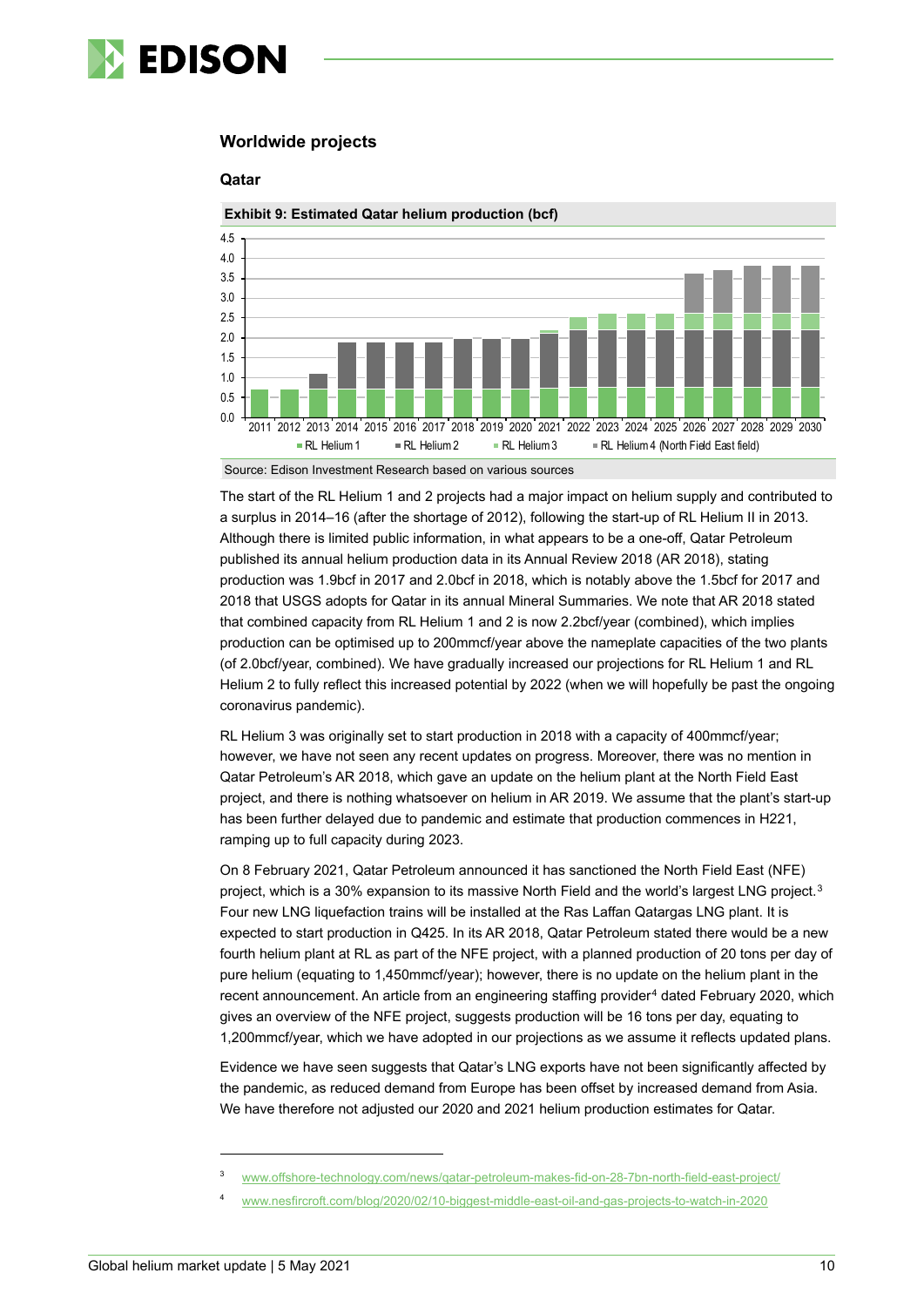

#### **Russia**



#### **Exhibit 10: Estimated Russia helium production (bcf)**

Source: Edison Investment Research based on various sources

The massive Amur gas development has the potential to turn Russia from a small helium producer (it produces about 110mmcf/year from its Orenburg helium plant) to the second largest globally (behind Qatar) by 2025. Amur should produce 42bcm of natural gas per year, 90% of which will be exported to China over 30 years. The phased development could produce as much as 60mmcm/year (2.1bcf/year) of helium.

Gazprom released an update in December 2020, stating it expects to commission two of six production trains in 2021 (Amur phase one), and the remaining trains (phases two and three) will be in operation before the end of 2024 (a year ahead of its previous guidance). It expects the helium plant to reach its design capacity by 2025. Russia has been badly hit by COVID-19, so we would not be surprised if there are delays to each of the phases.

- **Amur phase one:** we assume three to six months delay for phase one, with production starting in early 2022 and reaching full capacity (700mmcf/year) the following year.
- **Amur phase two:** we assume phase two starts production during H223, reaching full capacity (700mmcf/year) during 2025.
- **Amur phase three:** we assume phase three starts production during H125, reaching full capacity (700mmcf/year) the following year.

We therefore expect full capacity at Amur in 2026, a year later than Gazprom is expecting. Although we are being realistic in our assumptions, Amur is a highly complex project and it is not inconceivable that it might experience delays beyond those we have factored in, particularly in the later phases.

We also include Irkutsk Oil's Yaraktinsky project in our projections. Its planned capacity is 266mmcf/year. Originally, in an announcement in October 2018, Irkutsk had expected to start production in early 2021; however, a more recent announcement by Uniper (July 2020), which has secured a long-term purchase agreement, suggested production would start by the end of 2021. We have assumed it starts up in 2022, reaching full capacity the following year.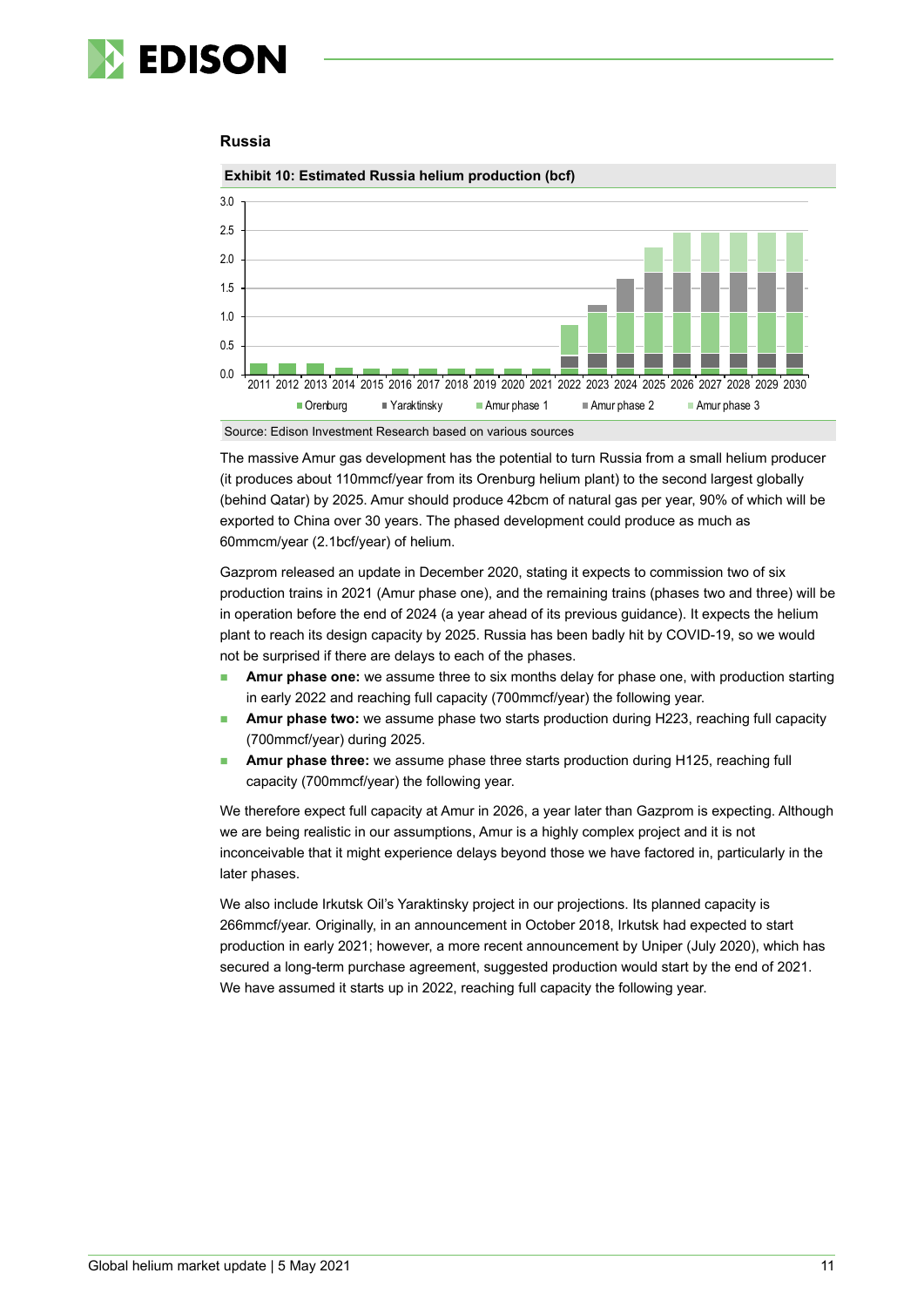

#### **Algeria**



**Exhibit 11: Estimated Algeria helium production (LHS, bcf) vs LNG volumes (RHS, bcf)**

Source: Edison Investment Research based on various sources

Algeria supplies helium when gas from its massive Hassi R'Mel field is exported via LNG. While the helium concentration is low (0.17%), the field accounts for c 60% of Algerian gas exports so economic extraction is possible (no other fields have commercial helium extraction). It has helium extraction capacity at two plants in Arzew and Skikda. They each have production capacity of 600mmcf/year; however, we do not believe they are running at full capacity. We believe Algeria prioritises its pipeline gas exports to Europe, with LNG a less critical component. LNG volumes can therefore suffer if demand in Europe increases. A further limitation to helium production is that only a portion of the LNG facilities provide feedstock to the plants at Arzew and Skikda. Arzew is fed from GL2Z and Skikda is fed from the GL1K facility. There are plans to unlock underutilised capacity at Arzew by delivering feedstock from additional LNG facilities.

In November 2018, Air Products announced that its HELIOS joint venture with Sonatrach Petroleum Corporation will recover helium from two existing LNG facilities (GL1Z and GL3Z), and that helium will be delivered to HELIOS's existing liquid helium plant in Arzew. We estimate the additional feedstock could unlock at least 200mmcf/year of underutilised capacity at Arzew. It was originally planned for completion by the end of 2019, but we assume the pandemic has caused further delays and estimate start up during 2021, ramping to 200mmcf/year during 2022.

We model the helium output at Arzew and Skikda as a function of LNG exports, with historic LNG export data from Statista for 2011–19. We adopt helium production of 500mmcf/year (combined from both facilities) in 2011 then scale helium production according to movements in LNG exports over 2011–30, taking into account increases in helium factory capacity or feedstock availability. The 500mmcf/year, in 2011, represented 60% utilisation, because the Skikda facility had its capacity reduced by a fire (we assume to 250mmcf/year). It was restored to its original capacity of 600mmcf/year by 2014.

We estimate LNG exports declined by 15% in 2020, due to the effect of COVID-19 on demand. We understand a number of cargoes from Algeria have been affected due to cheaper supplies being available from the US and port-related issues. We project this trend will continue and reduce LNG exports by a further 7.5% in 2021. We then keep exports flat over the rest of the period to reflect underinvestment preventing production from returning to pre-COVID-19 levels. There could be downside to our LNG projections: they imply a 20% reduction by 2025 (relative to a 2019 base). This is notably higher than Enerdata's projections, which suggest Algeria's natural gas exports could decrease by more than 40% by 2025 due to stagnant production, rising domestic demand and insufficient investment. However, the Algerian government aims to attract international investors to mitigate this potential production decline.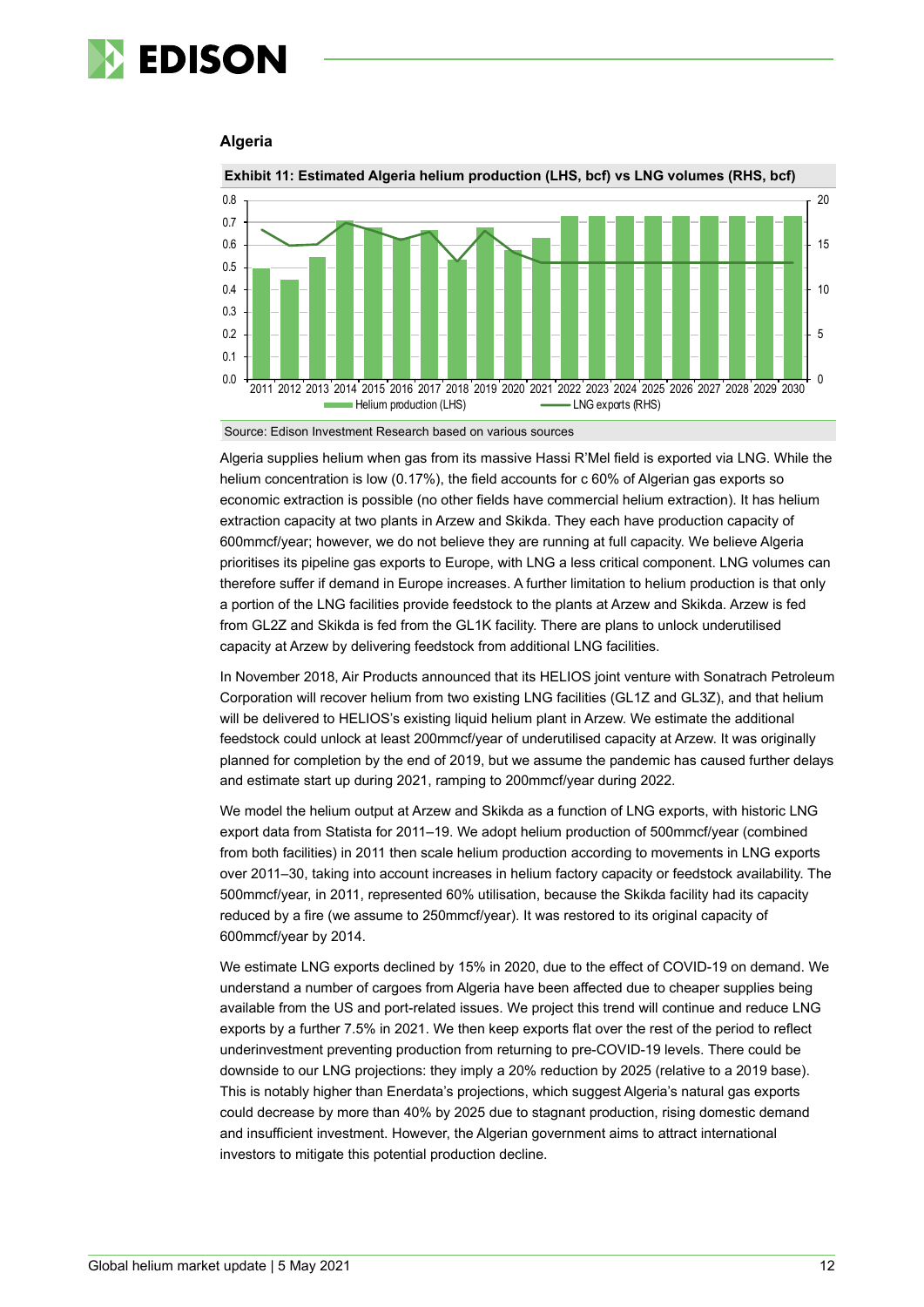

#### **RoW**



In our projections we include some smaller helium production plants in Australia, Canada, South Africa and Poland.



Source: Edison Investment Research based on various sources

**Australia**. There is one helium production plant in Darwin operated by BOC, a member of the Linde Group, since 2010. We assume it has been operating at capacity of 150mmcf/year over 2011– 2018; however, we have factored in field declines over 2019–23, before investment should allow production to ramp back up to 150mmcf/year by 2027. Australia has very large natural gas reserves and there are several LNG export facilities either under construction or proposed and, as a result, significant opportunities of increased helium production. Due to uncertainty over economics and the willingness to proceed with these projects, we do not include any of this potential in our forecasts.

**South Africa**. Renergen (via its 90% subsidiary, Tetra4) operates a natural gas field in the Virginia field in Free State in South Africa, which has high helium concentrations (2–4%) and 9.2mkg of 2P reserves (corresponding to 1.96bcf). As South Africa is extremely short of energy, there are strong incentives to develop any gas (and associated helium). We assume production commences in early 2023 and ramps up to 20–25mmcf/year.

**Poland** is one of the minor players in global helium, but the only European producer. According to the Polish Geological Institute, there are 16 helium fields in the country (situated in the Zielona Góra-Rawicz-Odolanów area), which were producing 0.69mmcm (24mmcf) in 2019, with 75% of this coming from just three fields. The reserve life of the complex is over 30 years. We assume a 4% annual decline based on the historical average (10-year) annual decline suggested by Polish Geological Institute data.

**Canada**. There are a number of projects in Canada of differing maturities. Exploration for helium in Canada could be very promising given proven deposits of helium in deeply buried traps, often with little associated  $CO<sub>2</sub>$  or other gases (other than nitrogen) making extraction and liquefaction cheaper. We have included projects at Cypress and Battle Creek in our projections, which commenced production from 2020 and ramp up to a combined capacity of 60mmcf/year by 2022. We do not include projects in Mankota and Medicine Hat, which could have a combined capacity of 80mmcf/year, due to a lack of visibility over commercial production and timing.

#### **Other possible sources**

**Saudi Arabia**. Saudi Aramco is planning to build a helium plant at a gas facility in Fadhili. There is very little public information at present, so we have excluded it from our projections.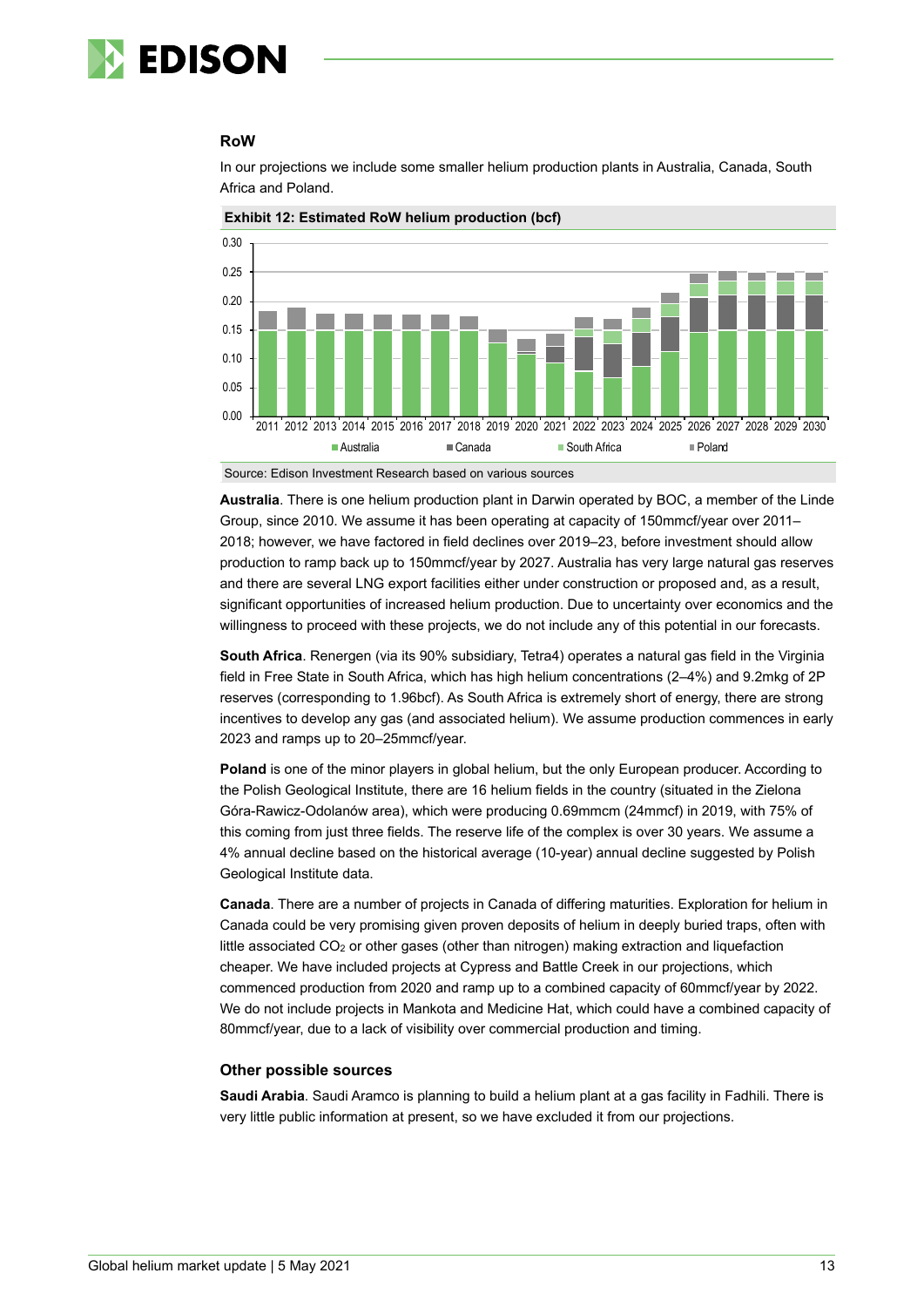

**China**. According to a news article in July 2020,<sup>[5](#page-14-0)</sup> China has opened a new low-cost helium plant at a natural gas processing plant in Ningxia, which although only has a capacity of 5mmcf/year, could potentially be scaled by opening hundreds of similar facilities. This could conceivably provide China with >1 bcf/year over the next decade or so, which could go some way to satisfying its fast-growing demand for helium.

**Tanzania**. Helium One is a private company seeking to explore for helium in Tanzania after traces of it were detected in geothermal springs. According to Helium One's website, Netherland Sewell and Associates has estimated P50 unrisked prospective recoverable helium volume of 98.9bcf, across 28 leads (as seen on 2D seismic).

Many of the other potential projects are yet to undertake exploration wells and hence we remain cautious about their prospects.

### **Global demand**

As with helium supply, there is very limited and patchy data on global helium demand. We assume global demand was 6.2bcf in 2019. For 2011–16, we adopt data from JR Campbell & Associates. We use linear interpolation between 2016 and 2019. The global pandemic initially had a massive impact on helium demand. In March/April 2020, we read anecdotally that demand was down c 2010–25% but has since been recovering in line with the global economic recovery. We estimate global helium demand was down 10% in 2020. Party balloons, which account for up to 10% of global helium demand (15% in the United States), will have been massively affected due to lockdowns. Most other segments are linked to the global economy, so will also be significantly affected, although robust growth has been reported in areas such as semiconductors and aerospace. Demand will have reduced less in scientific research and related areas, where helium must be periodically added to superconducting magnets to avoid permanent damage (scientific research accounts for roughly 15% of the US market). In addition, we understand there is potential for helium to be used in the transportation of Pfizer's vaccine, which needs to be kept at minus 70 degrees. We assume that half of the declines experienced in 2020 are recouped in 2021, which implies a 6% y-o-y growth rate, before growth above 2019 level being resumed from 2022.

We consider three demand scenarios, which adopt the same 2020 and 2021 growth assumptions, but differ from 2022 onwards. They are defined as follows:

- **2% pa demand scenario:** long-term growth from 2025–30 of 2% pa, with accelerated growth over 2022–25 (of 3% pa; with 2022 itself 3% above 2019) to catch up demand lost due to the pandemic, such that demand from this growth profile converges in 2025 with a 2% pa growth profile from a 2019 base.
- **3% pa demand scenario:** long-term growth from 2025–30 of 3% pa, with accelerated growth over 2022–25 (of 4.5% pa; with 2022 itself 4.5% above 2019) to catch up demand lost due to the pandemic, such that demand from this growth profile converges in 2025 with a 3% pa growth profile from a 2019 base.
- **4% pa demand scenario:** long-term growth from 2025–30 of 3% pa, with accelerated growth over 2022–25 (of 6% pa; with 2022 itself 6% above 2019) to catch up demand lost due to the pandemic, such that demand from this growth profile converges in 2025 with a 4% pa growth profile from a 2019 base.

<span id="page-14-0"></span><sup>5</sup> https://chinaeconomicreview.com/china-opens-first-large-scale-helium-plant-as-it-tries-to-reduce-relianceon-us-imports/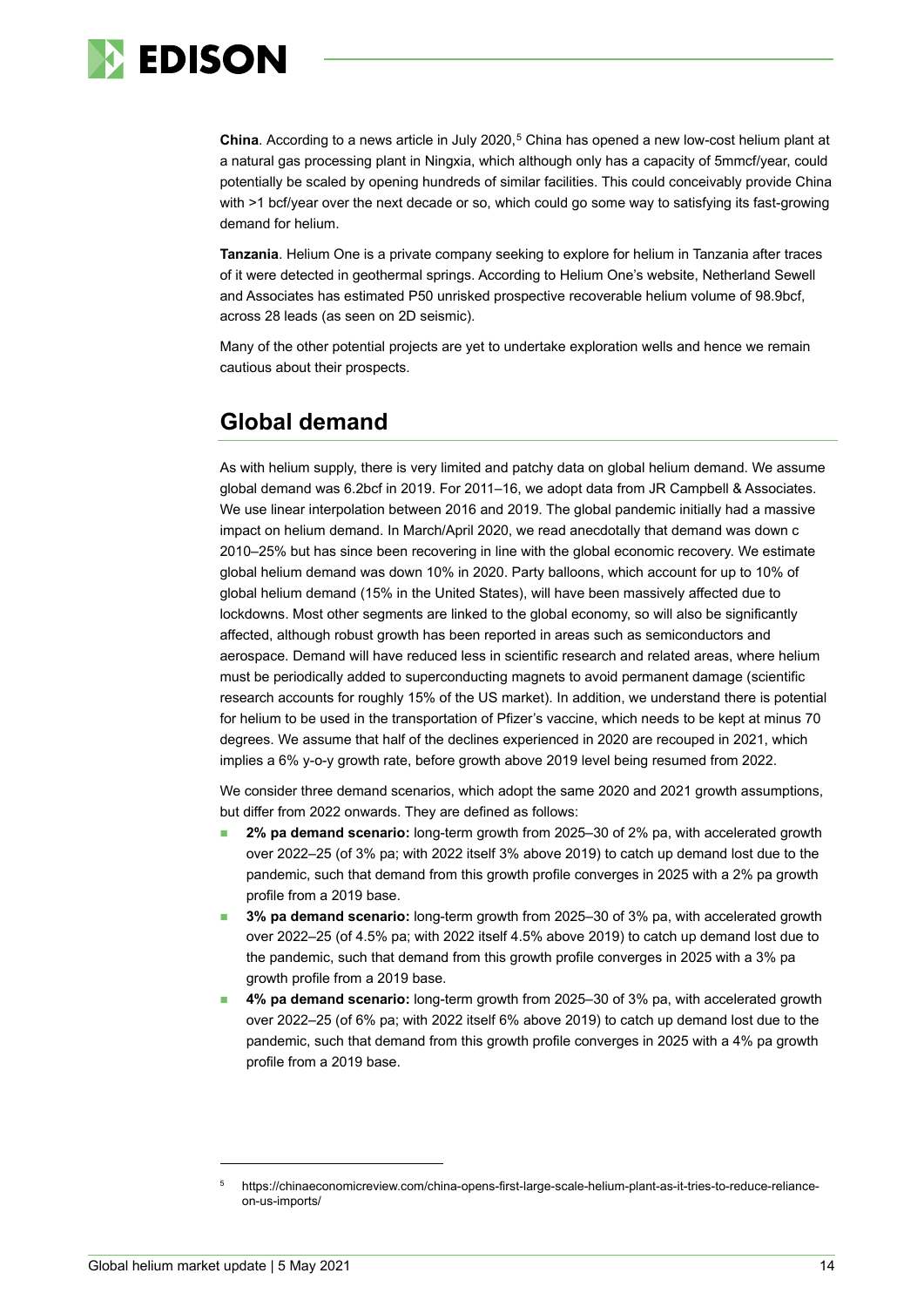

**Exhibit 13: Global helium demand (bcf)**



Source: Edison Investment Research based on various sources

The 2% pa demand scenario is our base case assumption. Growth in global demand has been shifting toward Asia (China, India, South Korea, Taiwan), and the Middle East, particularly in areas such as magnetic resonance imaging (MRI) scanners, electronics and fibre optics. In electronics, semi-conductors are a particularly interesting growth area; demand for semiconductor chips is increasing and an increasing quantity of helium is required per chip (it improves processing speed). An article in Gasworld in 2016 suggests that electronics accounted for 15% of global demand for helium up from 1% a decade earlier. Data storage is another growth area, which has possibly been boosted by the pandemic; helium allows for less turbulence when hard drive disks spin, reducing power consumption and allowing for a higher number of discs to be incorporated in the same space. Space travel is another interesting growth area; helium is used in space rockets. An increasing number of countries are developing space programs (including the United States, Russia, India, China and the EU), and companies such as Space X and Virgin Galactic are putting numerous rockets and satellites into space. Some of these end-segments are industries that could grow substantially above global GDP, so we believe our 2% pa base case demand scenario is realistic and achievable. Even our 4% pa demand scenario is attainable, if one were to make aggressive assumptions relating to some of the growth segments mentioned above.

Overall, demand for helium is mostly inelastic. However, there is some more elastic demand that would have been removed during the recent period of undersupply and price increases (particularly in 2018 and 2019). There is a possibility that some of this demand might come back if pricing becomes more accessible as helium markets move into oversupply. This represents upside risk to our 2% pa demand scenario.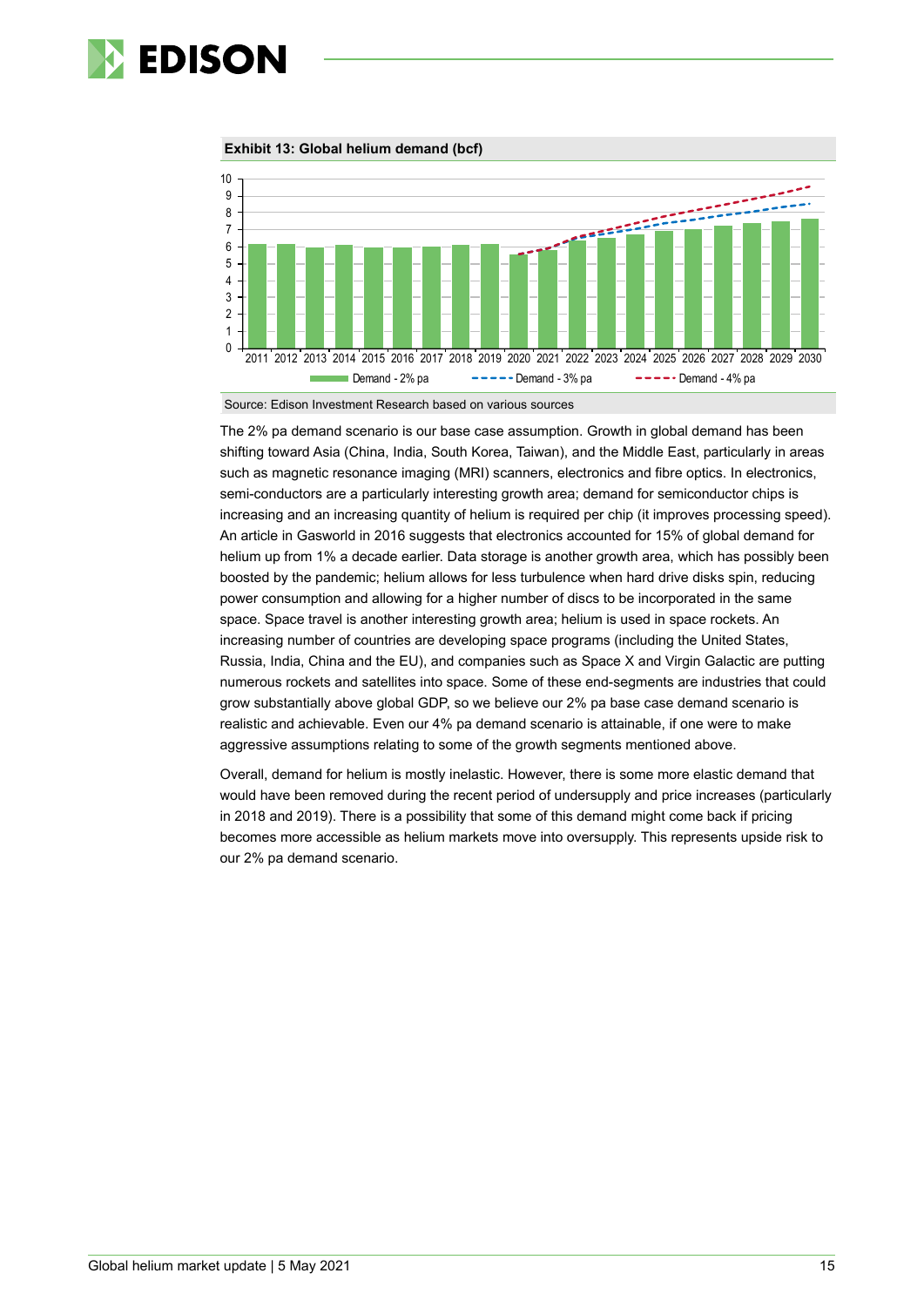



### **Supply-demand balance, sensitivities and pricing**

Source: Edison Investment Research based on various sources.

The supply-demand balance was very tight over 2018–19 but has been given some relief since 2020 due to the ongoing coronavirus pandemic, although is still tightly balanced. By excluding annual changes in private storage (from the BLM reservoir), which is typically withdrawn (in periods of undersupply) or built (in periods of oversupply) to balance the market, we get a clearer picture of the extent to which supply-demand is out of balance. The chart below shows the market was loose during 2013–16 (caused by the commissioning of the 1,200mmcf/year capacity RL Helium 2 in 2013) and then tight in 2018–2019 caused by a reduction in volumes made available from the federal strategic reserve). It is tightly balanced in 2020–23 (slight oversupply, when including estimated private volumes released to the market in 2021), due to the impact of COVID-19 on demand in 2020–21. In 2022, we estimate demand will be above 2019 levels (by 4.5%) and so supply-demand balance is naturally restored, assisted by new projects starting up in Russia and Qatar. This does not last long; more capacity is added as the projects in Russia and Qatar ramp up into the mid-2020s. By 2026, these projects alone should add 3.5bcf to global supply, and the market could experience nearly 30% oversupply. The oversupply persists into 2030 (still above 20%).



**Exhibit 15: Estimated global helium surplus/(deficit) (LHS, bcf) versus % surplus/(deficit) (RHS)**

Source: Edison Investment Research based on various sources. Note: \*Excluding changes in private storage (supply-side).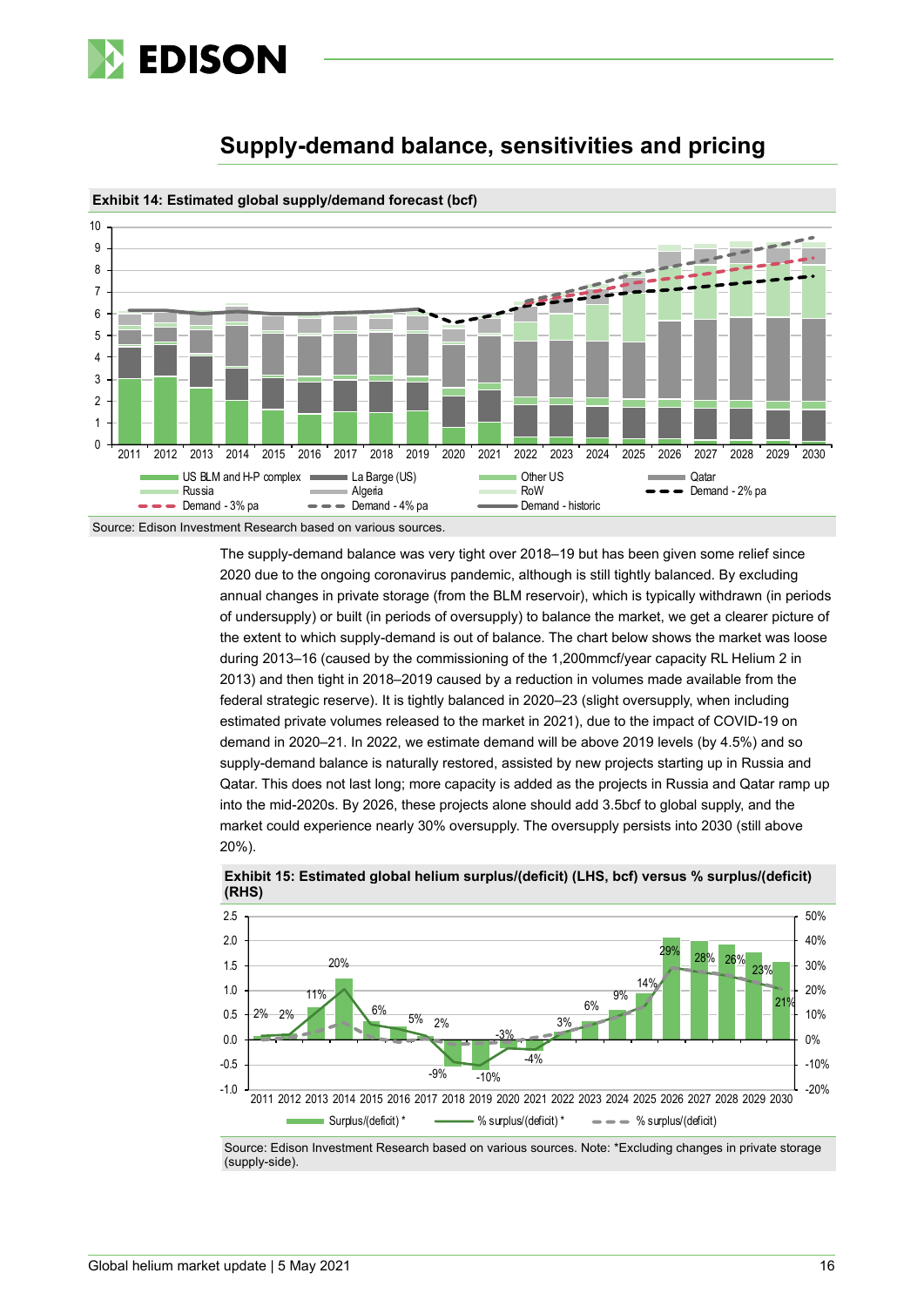

### **Sensitivities**

As shown in the chart below, even assuming maximum private storage build (at BLM reservoirs), equating to the entire production from the H-P complex, there would not be a significant impact on the level of oversupply from the mid-2020s; the maximum surplus (in 2026) reduces to 25% (from 29%). Likewise, if the mega-projects in Russia and Qatar are postponed an additional year (our supply projections already factor in a one-year delay), then the maximum surplus is slightly lower (26% vs 29%) and pushed back a year to 2027.

The oversupply situation starts to become more manageable when we adopt the 4% pa scenario, with a peak of 13% surplus in 2026 swinging back to undersupply by 2030. When we combine the other two scenarios with the 4% pa demand scenario (ie those circumstances all occurring together), we see a much trickier supply situation, with undersupply persisting until some short relief in 2027–28, before returning in 2029. We note that our supply projections exclude possible projects in Saudi, United States (Four Corners Area), Canada and China, which could add another 1– 1.5bcf/year by 2030.





### **Pricing**

Due to the nature of the market, there is very limited data on pricing; anecdotal evidence suggests prices rose steeply over 2018–19 and some evidence suggests they were still rising in 2020; if so, this is likely their last leg up for the current cycle. The market is tightly balanced over 2020–22, so we do not expect to see significant pricing pressure until later in 2022 as the mega-projects in Russia and Qatar ramp up production. We would expect significant pricing pressure by the mid-2020s unless demand significantly surprises on the upside; demand would need to be at least as high as our 4% pa demand scenario. Due to the very limited historic pricing data, we do not offer price projections; however, we note that during the last period of oversupply (2013–16), which peaked in 2013–14, BLM conservation (private sector) prices were \$80–90/mcf for crude helium, 30% below the FY18 auction price (\$119/mcf) and 70% below the final BLM auction price in FY19 (\$280/mcf). The financial year (FY) corresponds with the US government's fiscal year ended 30 September.

#### **Recent price history**

Some sense of recent price history can be garnered from BLM's final auctions of crude helium volumes. Nearly 1.5bcf were sold over five consecutive annual auctions. Volumes sold were for delivery in FY15–19.<sup>[6](#page-17-0)</sup> Air products won 70% of the total volumes sold, including 100% of volumes sold for FY19 at the final auction. We watched the final auction and the average price across the 12

Source: Edison Investment Research based on various sources

<span id="page-17-0"></span>US FY20XX = year to 30 September 20XX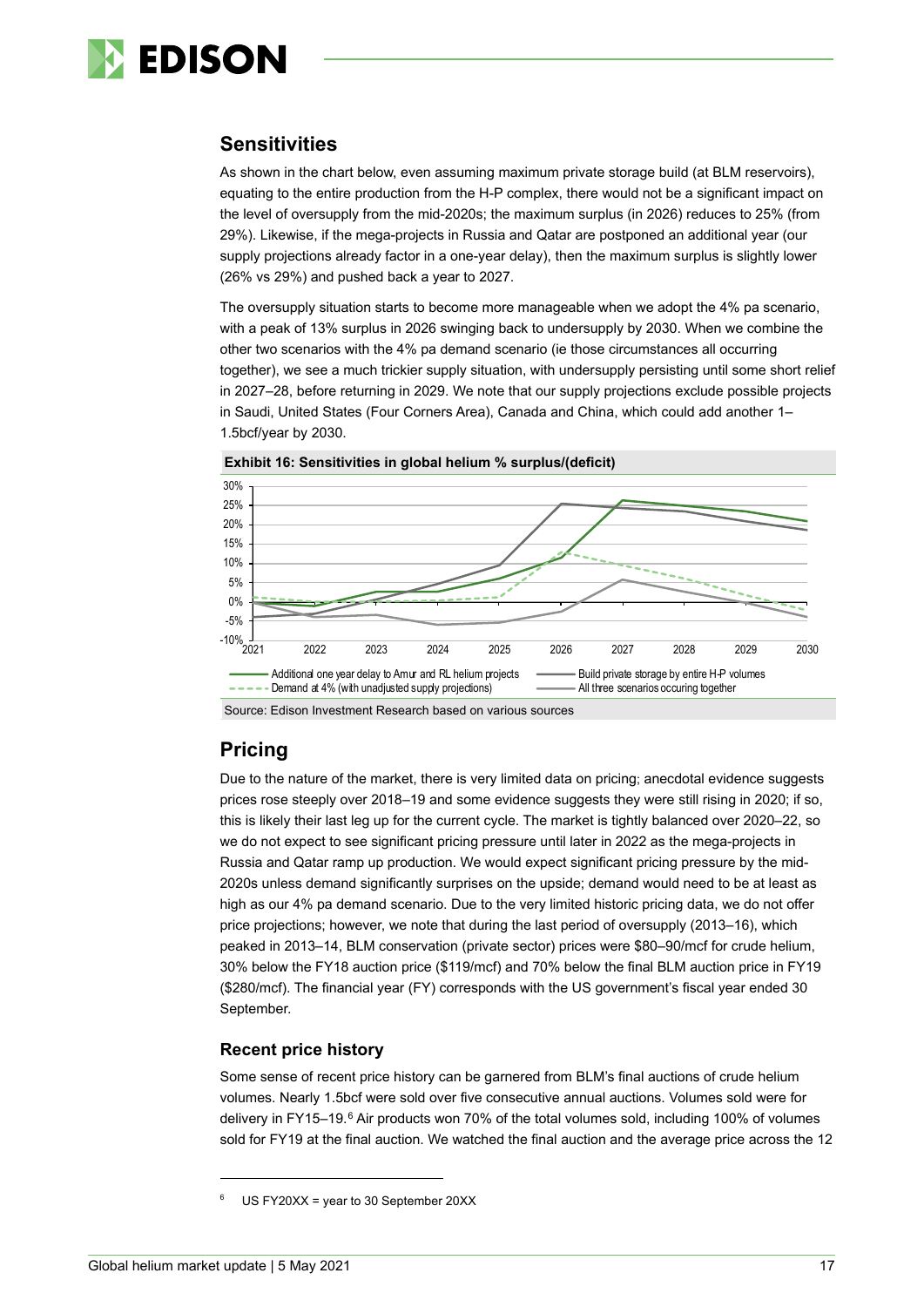

lots was \$280/mcf, an increase of 135% over FY18 (\$119/mcf), demonstrating the scarcity premium that some companies were willing to pay; although there were more than 10 chemical companies present, only Praxair (now Linde) and Matheson Tri-Gas (subsidiary of Taiyo Nippon Sanso Corporation) were bidding with Air Products when bid prices rose above \$130/mcf.

**Exhibit 17: BLM crude helium auction results by volume (mmcf)**

|                                                      | $30 -$ Jul- | 26-Aug- | $20 -$ Jul- | 19 Jul- | 31-Aug- |       |
|------------------------------------------------------|-------------|---------|-------------|---------|---------|-------|
| <b>Auction date</b>                                  | 14          | 15      | 16          | 17      | 18      |       |
| <b>Fiscal year to</b>                                | 2015        | 2016    | 2017        | 2018    | 2019    | Total |
| 30 Sep:                                              |             |         |             |         |         |       |
| Air Liquide                                          | 0           | 30      | 0           | 0       | 0       | 30    |
| Air Products                                         | 73          | 125     | 225         | 385     | 210     | 1.018 |
| <b>IACX</b>                                          | 0           | 15      | 0           | 0       | 0       | 15    |
| Matheson                                             | 0           | 15      | 175         | 20      | 0       | 210   |
| Praxair                                              | 20          | 90      | 0           | 25      | 0       | 135   |
| Uniper                                               | 0           | 0       | 0           | 30      | 0       | 30    |
| Weil                                                 | 0           | 0       | 0           | 15      | 0       | 15    |
| Total                                                | 93          | 275     | 400         | 475     | 210     | 1,453 |
| % Air Products                                       | 78%         | 45%     | 56%         | 81%     | 100%    | 70%   |
| Average price<br>$(\$/mcf)$                          | 161         | 104     | 107         | 119     | 280     |       |
| % y-o-y                                              |             | $-36%$  | 3%          | 11%     | 135%    |       |
| Source: Edison Invostment Pessarch based on RLM data |             |         |             |         |         |       |

**Exhibit 18: Prices for different customers, from wholesale (BLM and private spigot at the bottom) to retail**



Source: Edison Investment Research based on BLM data Source: USGS, 'Determination of fair market pricing of crude helium', assorted sources for spot prices

### **Global reserves**

There is no clear picture of global helium reserves or resources and relatively little written publicly. Many papers and books reference papers that are decades old and there are no global authorities or industry bodies that publicly release data on helium. In 2013, this uncertainty led US Congress to request the US Geological Survey (USGS) to perform a national and global helium gas assessment. Given the scarcity and niche nature of helium, the USGS expects this to take many years. As of end-2020 BLM has analysed 22,700 gas samples from 27 countries. It expects results of the assessment to be published in 2021. The BLM also expects to update its view on helium resources in the United States by mid-2021. The most recent data available from USGS is from pre-2007; it comprises US data for proven and probable reserves of 9.6bcm (337bcf) dating back to 2006 and non-US data for helium resources, which we assume relate to proven and probable reserves of 31.3bcm (1,102bcf). A split by key geography is shown in Exhibit 19. Assuming roughly 6.2bcf/year global demand (estimated 2019 demand), this would translate to 25 years of proven reserves for the US, or over 200 of proven reserves globally. While this may superficially seem generous, these resources have to be developed and this is not a given. Furthermore, most of these reserves contain helium at low concentrations (<1%), for which extraction is uneconomic unless as a by-product of natural gas production. As natural gas production becomes obsolete as we transition towards net zero carbon emissions by 2050, many of the reserves in Exhibit 19 will likely be rendered uneconomic.

Most of the time, helium production is hugely dependent on the development of the gases that it exists alongside (non-hydrocarbons fields being the main exception). Transparent reporting of reserves and resources is not helped by the tiny concentrations found in many natural gas fields. It exists in such small quantities in many natural gas reservoirs that it is often overlooked given the small volumes/revenues it may represent versus natural gas. Helium has largely been a profitable by-product but not valuable enough to justify standalone developments (or in the United States of a statute to allow federal land lease).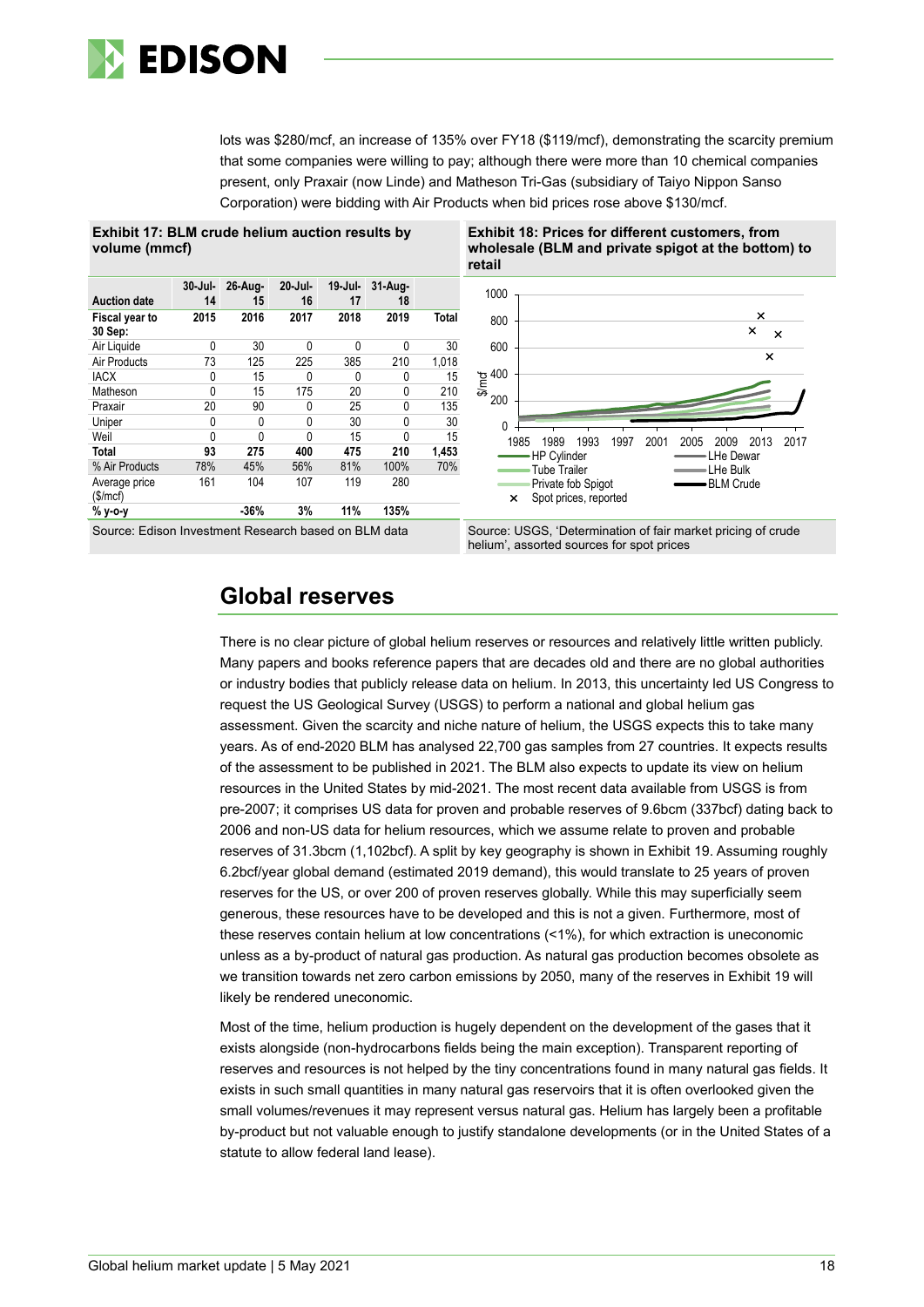

In most fields, large quantities of natural gas (or CO<sub>2</sub>) have to be extracted for commercial volumes of helium to be separated, and as a result, the commerciality of a helium project largely rests away from the helium itself. As natural gas prices have declined in recent years (particularly in the United States), projects have become less attractive and fewer projects have been sanctioned:

- the current surfeit of LNG supplies (and low prices) has led to postponement of large LNG projects (such as Browse) from which helium could have been recovered;
- the recent low oil prices mean the use of  $CO<sub>2</sub>$  (from which helium can be extracted) in enhanced oil recovery (EOR) has become less economic, reducing the demand for  $CO<sub>2</sub>$  and a number of projects have been put on hold; and
- shales cannot trap helium, which means supplies have not benefited from the massive shale boom in the United States and the economics of shale gas production have the potential to price out conventional natural gas development (which may contain helium) in the United States in the medium term.

In the United States therefore, helium development may have to be driven by helium economics, necessitating higher helium prices to incentivise investment.



**Exhibit 19: Summary of global helium resources (1P+2P) pre-2007\*(bcf)**

Source: USGS Mineral Commodity Summaries, January 2016. Note: \*US data is from 2006 and non-US data is from 2003; converted using a 35.2cf/m ratio.

Reserve replacement of helium has been very poor and hampered by a number of factors:

- Helium is scarce and generally found within conventional natural gas reservoirs in small concentrations (<0.5%), making it a valuable by-product as long as the gas is profitable to extract. In the past, this has meant upstream companies had no strong incentive to negotiate high prices for helium, while in recent years depressed gas prices (particularly in the United States) have discouraged development of conventional natural gas fields.
- Prices of helium have arguably been kept artificially low by the large-scale, well-publicised selloff of the US strategic reserve to a limited number of buyers that gave mid/downstream companies a reliable supply over the last 10 years.
- Helium has traditionally been traded on confidential long-term private contracts, keeping pricing opaque and reducing initiatives for helium exploration.
- Due to its properties, helium cannot be stored or produced from shale. Helium therefore has to be sourced from conventional natural gas reservoirs, which hinder its economics. Helium associated with CO<sub>2</sub>, will also suffer from low oil prices.

### **What is helium?**

Helium is a unique industrial gas that exhibits characteristics both of a bulk, commodity gas and of a high-value 'specialty' gas. Due to the high cost of extraction, helium use is restricted to relatively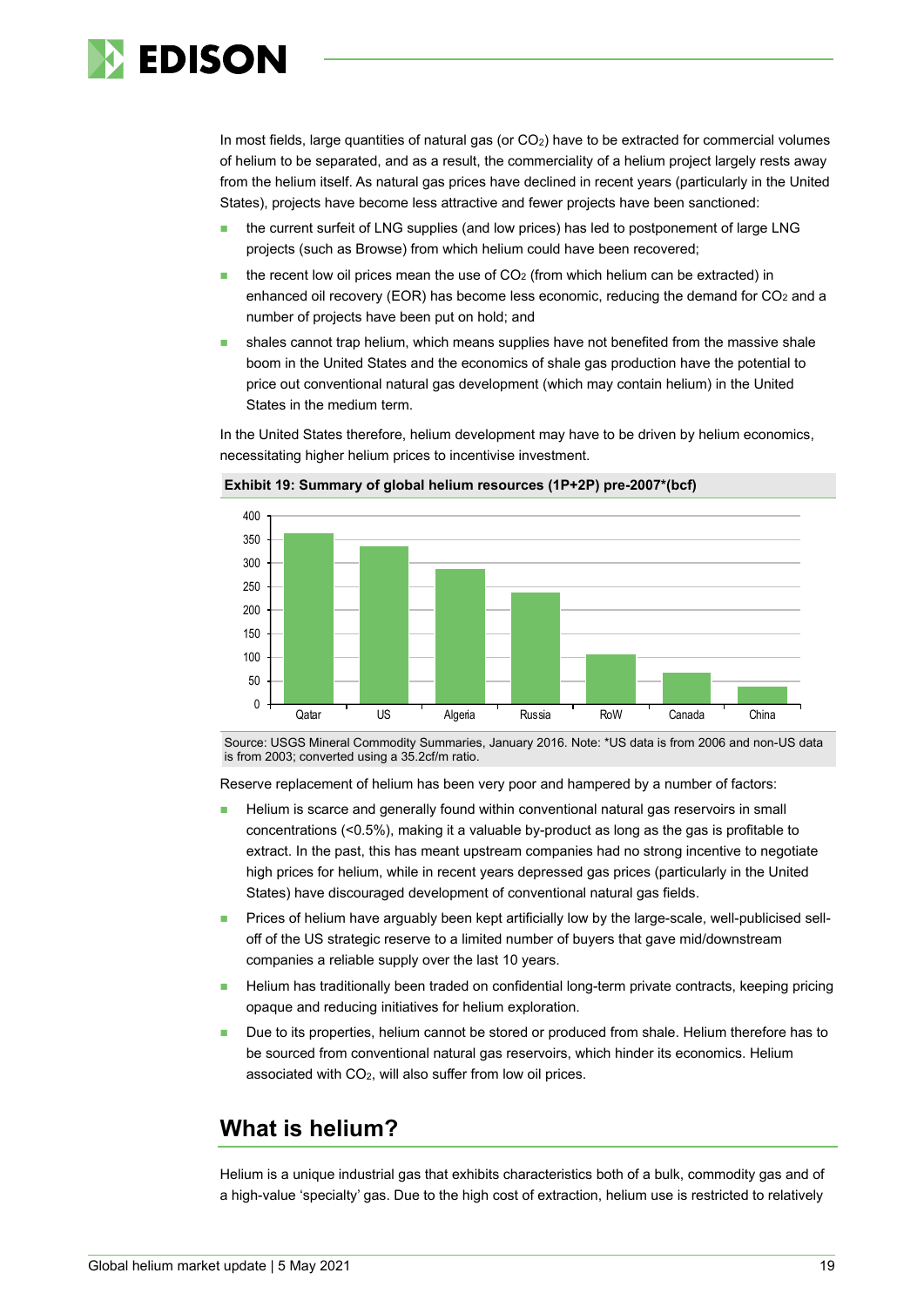

few, generally high-technology applications. Only a handful of sources in the world produce helium; it can be transported in large quantities, in tanks ranging from 5,000 to 11,000 gallons (0.8–1.8mcf).

### **Why is helium important?**

Helium is a vital element that cannot be replaced in the manufacture of MRI scanners, as well as in space exploration, rocketry and some areas of scientific research. For other applications, other gases can replace helium, although not necessarily with the same performance or favourable economics.

### **How is helium made/extracted?**

Helium is made either by the nuclear fusion process of the sun, or by the slow and steady radioactive decay of terrestrial rock, which accounts for the Earth's entire store of the gas. It cannot be manufactured artificially and it is uneconomic to extract it directly from air. Instead, a large majority of commercially available helium is extracted as a by-product of natural gas production from a small number of natural gas reservoirs with relatively high concentrations of helium. Over the last decade or so, LNG has increased the amount of economically recoverable helium.

Helium is mostly extracted by fractional distillation from natural gas; it has a lower [boiling point](https://en.wikipedia.org/wiki/Boiling_point) than any other element, which means that low temperature and high pressure are used to liquefy nearly all the other gases (mostly [nitrogen](https://en.wikipedia.org/wiki/Nitrogen) and [methane\)](https://en.wikipedia.org/wiki/Methane). Any remaining gases are removed through exposing the crude helium to increasingly lower temperatures. In the final purification phase, activated charcoal is used; typically resulting in 99.995% pure Grade-A helium.

Gaseous helium is mostly liquefied (via a [cryogenic](https://en.wikipedia.org/wiki/Cryogenic) process),which reduces the cost of longdistance transportation, as the largest liquid helium tanks can have more than five times the capacity of the largest gaseous helium containers.

Beyond extraction from natural gas, more recently certain companies have started exploration and production activities from non-hydrocarbon sources, with helium extraction as a primary target. These sources still represent a very small percentage of global supply; however, a key advantage of these sources is the production flexibility (as helium is the key target and not a by-product of natural gas extraction, production can be activated when pricing and demand conditions are most favourable). In addition, these projects may be able to attract funding also from 'sustainable' investors, whose mandates often require them to avoid hydrocarbons investments. Also, large helium buyers may find these sources as more environmentally friendly and more compliant with their own sustainability targets.

Weil Group, Air Products, IACX Energy and Helium One are examples of companies that have been focusing on developing non-hydrocarbon sources of helium production. Weil Group focuses on helium-bearing non-hydrocarbon sources found in the mid-continent region of North America; we estimate it is currently producing 40mmcf at its Mankota field (Canada), commissioned in mid-2016. Air Products has built the first plant in the world (Doe Canyon in the United States) to extract helium from a gas stream composed primarily of carbon dioxide  $(CO<sub>2</sub>)$ .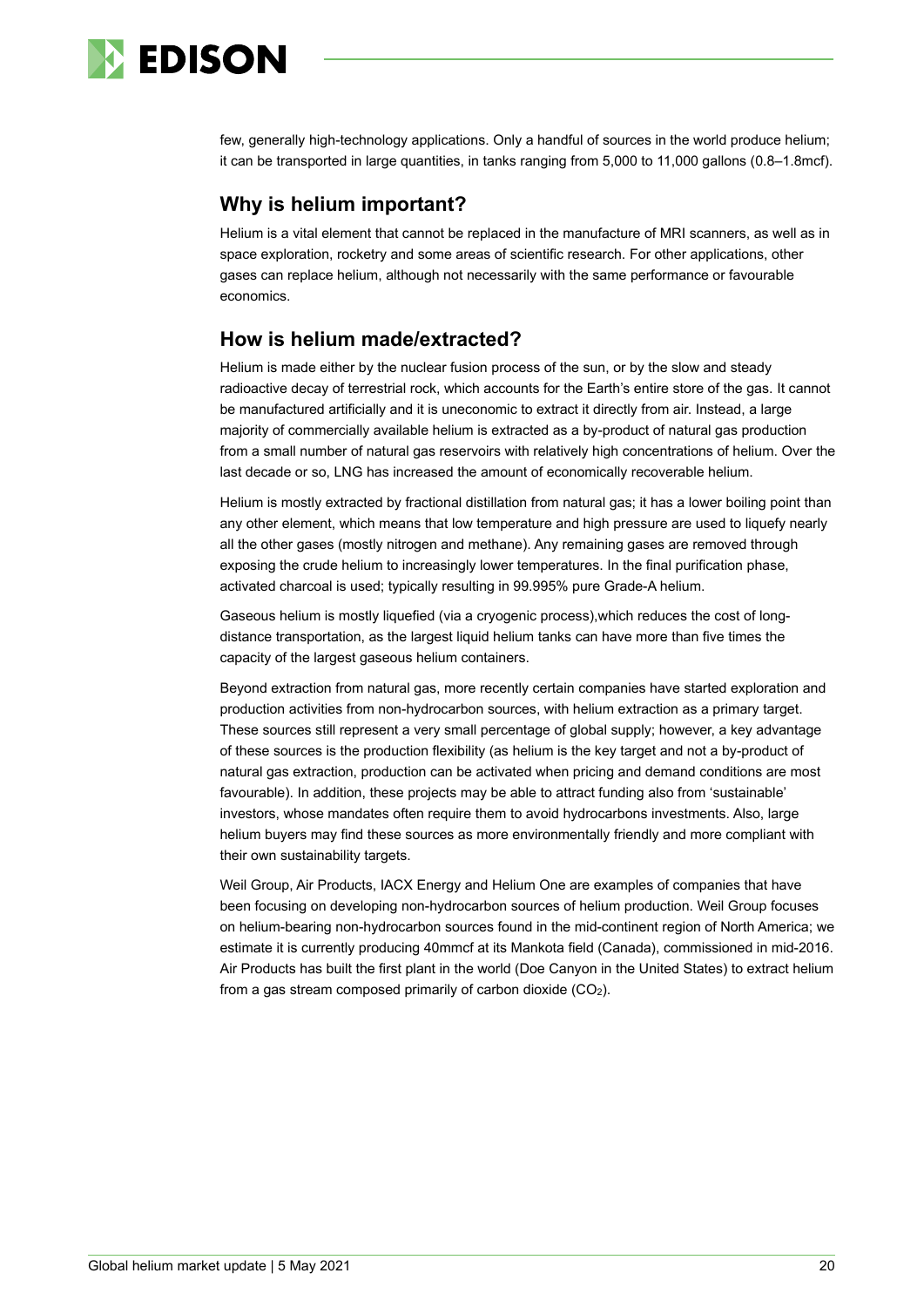

### **Uses of helium**

A breakdown of uses for helium from USGS is shown in Exhibit 20 below.

#### **Exhibit 10: Global share of helium applications**



#### Source: USGS

Some of the most important applications, where helium is critical and cannot be replaced, are:

- **MRI:** only helium can act as the crucial refrigerant in superconducting magnets, which are used in MRI medical devices. The helium needs to be periodically topped up to avoid damage to the machine.
- Purging: this is a process used in the space industry. Helium is used to safely displace liquid oxygen or liquid hydrogen at very low temperatures without freezing. Hydrogen, despite having similar properties, cannot be used due to its reactivity oxygen.
- **Laboratory:** helium is used in laboratories to cool superconducting equipment for accelerators, particle detectors and research magnets. Only helium can act as the crucial refrigerant in superconducting magnets.

Some of the most important applications, where helium can be replaced by other gases, although not necessarily with the same performance or favourable economics, are:

- Lifting: hydrogen is sometimes (but not often) used as a substitute subject to safety concerns.
- Welding: uses in welding of titanium, aluminium, stainless steel and other high-value, highreliability applications. It is sometimes possible to use neon as a substitute.
- **Electronics and fibre optics: high thermal conductivity of helium gas has been incorporated in** manufacturing processes. Sometimes, hydrogen may be substituted. Helium is also used within semiconductor chips to increase their processing speed. It is also used in data storage, where helium allows for less turbulence when hard drive disks spin, reducing power consumption and allowing for a higher number of discs to be incorporated in the same space.

#### **Exhibit 21: Summary of the properties and applications of helium**

| Property                                                                                                   | Application                                       |  |  |  |
|------------------------------------------------------------------------------------------------------------|---------------------------------------------------|--|--|--|
| Lowest boiling point; does not solidify at atmospheric pressure                                            | Liquid cooling of low temperature superconductors |  |  |  |
|                                                                                                            | Purging liquid hydrogen systems                   |  |  |  |
| Second lightest element (after hydrogen)                                                                   | Lifting medium for balloons, airships             |  |  |  |
| Smallest molecular size                                                                                    | Leak detection                                    |  |  |  |
| Chemically inert                                                                                           | Carrier gas - analytical, semiconductor           |  |  |  |
| Very high specific heat and thermal conductivities                                                         | Gaseous cooling - fibre optics                    |  |  |  |
| Radiologically inert (no radioactive isotopes)                                                             | Heat transfer medium in fusion reactors           |  |  |  |
| Highest ionisation potential                                                                               | Metal arc welding - aluminium                     |  |  |  |
|                                                                                                            | Plasma arc welding - titanium                     |  |  |  |
| Extremely low solubility                                                                                   | Deep sea diving gases                             |  |  |  |
| Very high sonic velocity                                                                                   | Metal coating                                     |  |  |  |
| Superfluid below 2.2k                                                                                      | Cooling of low temperature superconductors        |  |  |  |
| Source: Air Products and Chemicals Inc, paper on 'Challenges to the Worldwide Supply of helium in the next |                                                   |  |  |  |

decade'